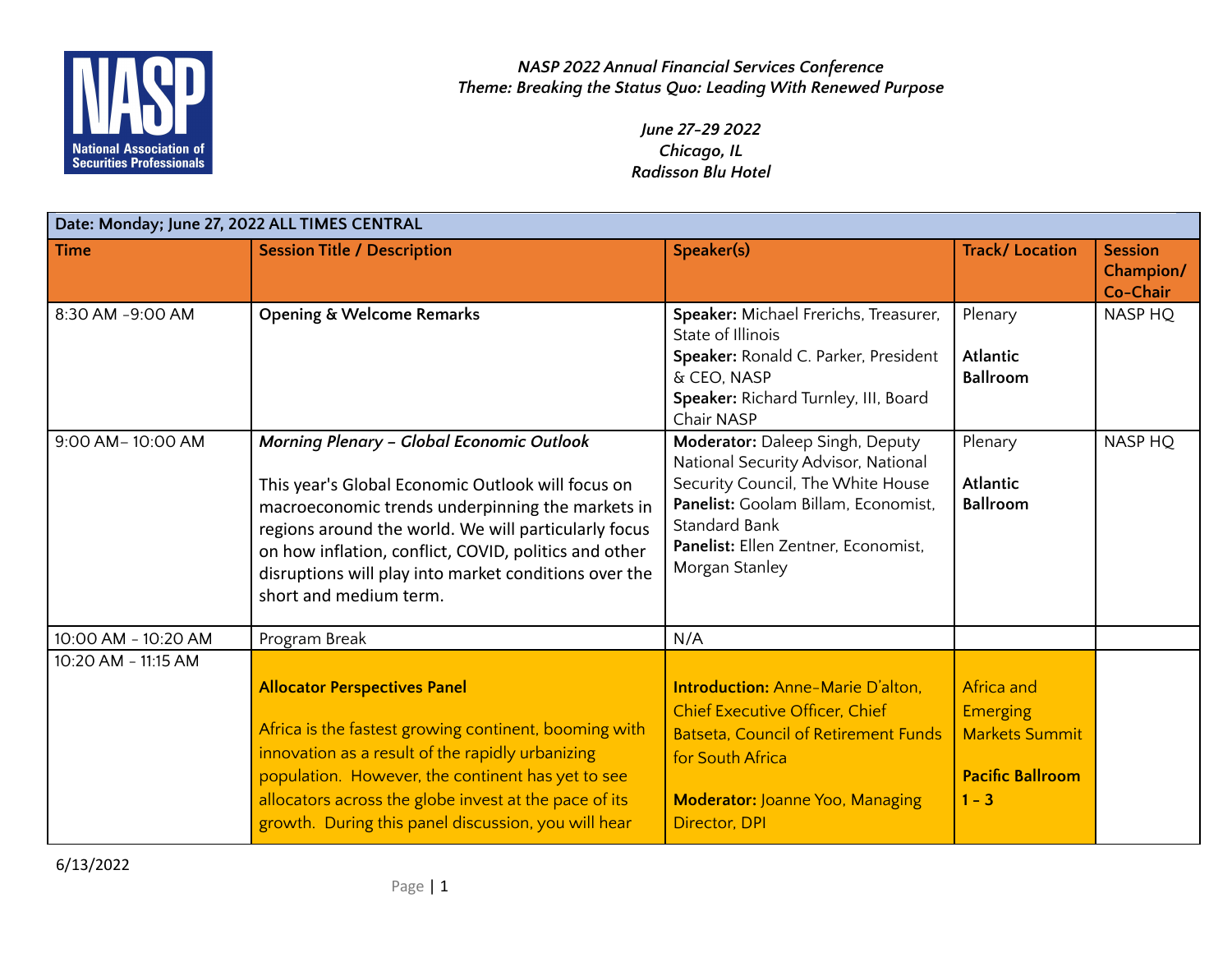| <b>Securities Professionals</b> |                                                                                                                                                                                                                                                                                                                                                                                                                                                                                      | NASP 2022 Annual Financial Services Conference<br>Theme: Breaking the Status Quo: Leading With Renewed Purpose<br>June 27-29 2022<br>Chicago, IL<br><b>Radisson Blu Hotel</b>                                                                                                                                                                                                                                                                      |                                          |                                      |
|---------------------------------|--------------------------------------------------------------------------------------------------------------------------------------------------------------------------------------------------------------------------------------------------------------------------------------------------------------------------------------------------------------------------------------------------------------------------------------------------------------------------------------|----------------------------------------------------------------------------------------------------------------------------------------------------------------------------------------------------------------------------------------------------------------------------------------------------------------------------------------------------------------------------------------------------------------------------------------------------|------------------------------------------|--------------------------------------|
|                                 | institutional investors from both developed and<br>developing markets discuss how they think about<br>investing in Africa, various opportunities through<br>partnerships and co-investments, and the hurdles<br>they have had to overcome.                                                                                                                                                                                                                                           | Panelist: Uche Orji, Managing<br>Director and CEO, Nigerian<br>Sovereign Investment Authority<br>Panelist: Josphat Muriuki, CEO and<br>Trust Secretary, KenGen SRBS and<br><b>KenGen Defined Contribution</b><br><b>Scheme</b><br>Panelist: Ndabe Mkhize, Chair, Asset<br><b>Owners Forum South Africa</b><br><b>Panelist: Daniel Miller, Deputy</b><br><b>Executive Director, New York City</b><br><b>Board of Education Retirement</b><br>System |                                          |                                      |
| 10:20 AM - 11:15 AM             | Sourcing the Best Diverse Managers<br>We've all heard the results of the Knight Foundation<br>that diverse firms manage about 1.4% of \$69 trillion<br>dollars in assets and it's not due to poor performance,<br>because these diverse managers perform as well or<br>better than their majority-owned counterparts.<br>Despite the social unrest in 2020 that sparked a<br>renewed focus on DE&I, the percentage of assets<br>allocated to diverse managers has not improved. This | <b>Welcome Remarks</b><br>Instructor: Angela Matheny, Director<br>of Investment Staff and Diverse<br>Manager Equity, Crewcial Partners<br><b>Instructor:</b> Winston Blake, President,<br>Attucks Asset Management                                                                                                                                                                                                                                 | The NASP<br>Institute<br>Adriatic/Aegean | <b>COMPLETE</b><br>/prep call<br>6/7 |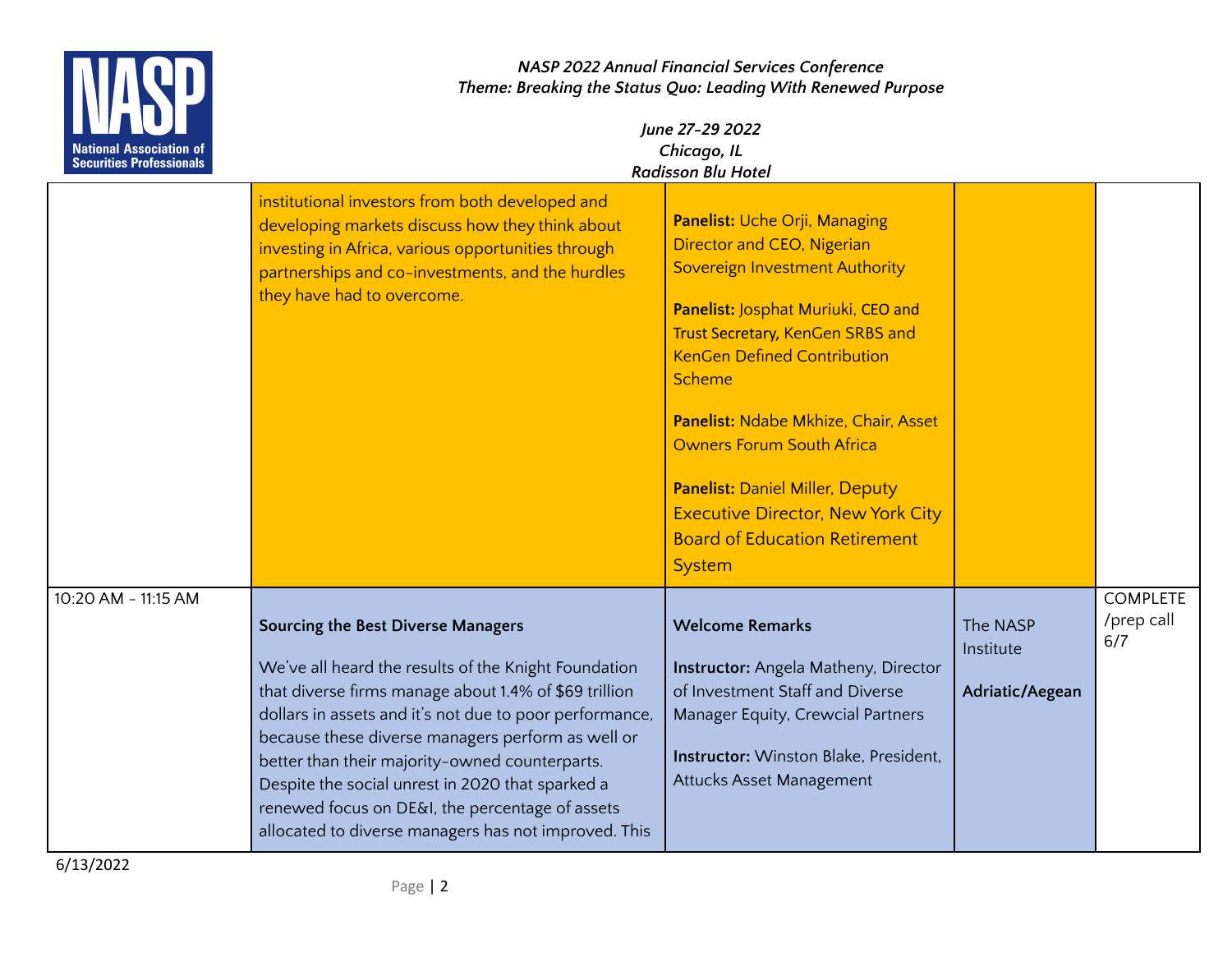

|                     | panel will offer solutions to increase the utilization of<br>diverse asset managers, broker/dealers and other<br>service providers. | Instructor: Angela Miller-May, Chief<br>Investment Officer, Illinois Municipal<br><b>Retirement Fund</b> |                      |                 |
|---------------------|-------------------------------------------------------------------------------------------------------------------------------------|----------------------------------------------------------------------------------------------------------|----------------------|-----------------|
| 10:20 AM - 11:05 AM |                                                                                                                                     |                                                                                                          |                      | <b>COMPLETE</b> |
|                     | Realize The Power of a Positive Mental Approach to                                                                                  | Moderator: Jodi Brockington,                                                                             | Professional         |                 |
|                     | Leadership                                                                                                                          | Founder and Lead Consultant, NIARA                                                                       | Development          |                 |
|                     |                                                                                                                                     |                                                                                                          | <b>Series</b>        |                 |
|                     | The challenges of navigating business activity in                                                                                   | Panelist: Jeffrey Ferguson, Associate                                                                    |                      |                 |
|                     | periods of extreme disruption and constant change                                                                                   | Director, Living Cities                                                                                  | <b>Baltic/Bering</b> |                 |
|                     | can be taxing on one's mental and physical                                                                                          |                                                                                                          |                      |                 |
|                     | well-being. Leaders must strive for increased                                                                                       | Panelist: Mimi Chiahemen, Global                                                                         |                      |                 |
|                     | productivity but must also be concerned about                                                                                       | Head of Well-Being and Career                                                                            |                      |                 |
|                     | employee health and potential burnout.                                                                                              | Development, Euromoney                                                                                   |                      |                 |
|                     |                                                                                                                                     | Institutional Investor PLC                                                                               |                      |                 |
|                     | Join us as mental health professionals and business                                                                                 |                                                                                                          |                      |                 |
|                     | leaders share thoughts on how to best manage teams                                                                                  |                                                                                                          |                      |                 |
|                     | with a focus on personal/professional balance,                                                                                      |                                                                                                          |                      |                 |
|                     | effective communication, while emphasizing the need                                                                                 |                                                                                                          |                      |                 |
|                     | to find joy and purpose in the work they do.                                                                                        |                                                                                                          |                      |                 |
|                     |                                                                                                                                     |                                                                                                          |                      |                 |
| 11:05 AM - 11:15 AM | Program Break                                                                                                                       |                                                                                                          |                      |                 |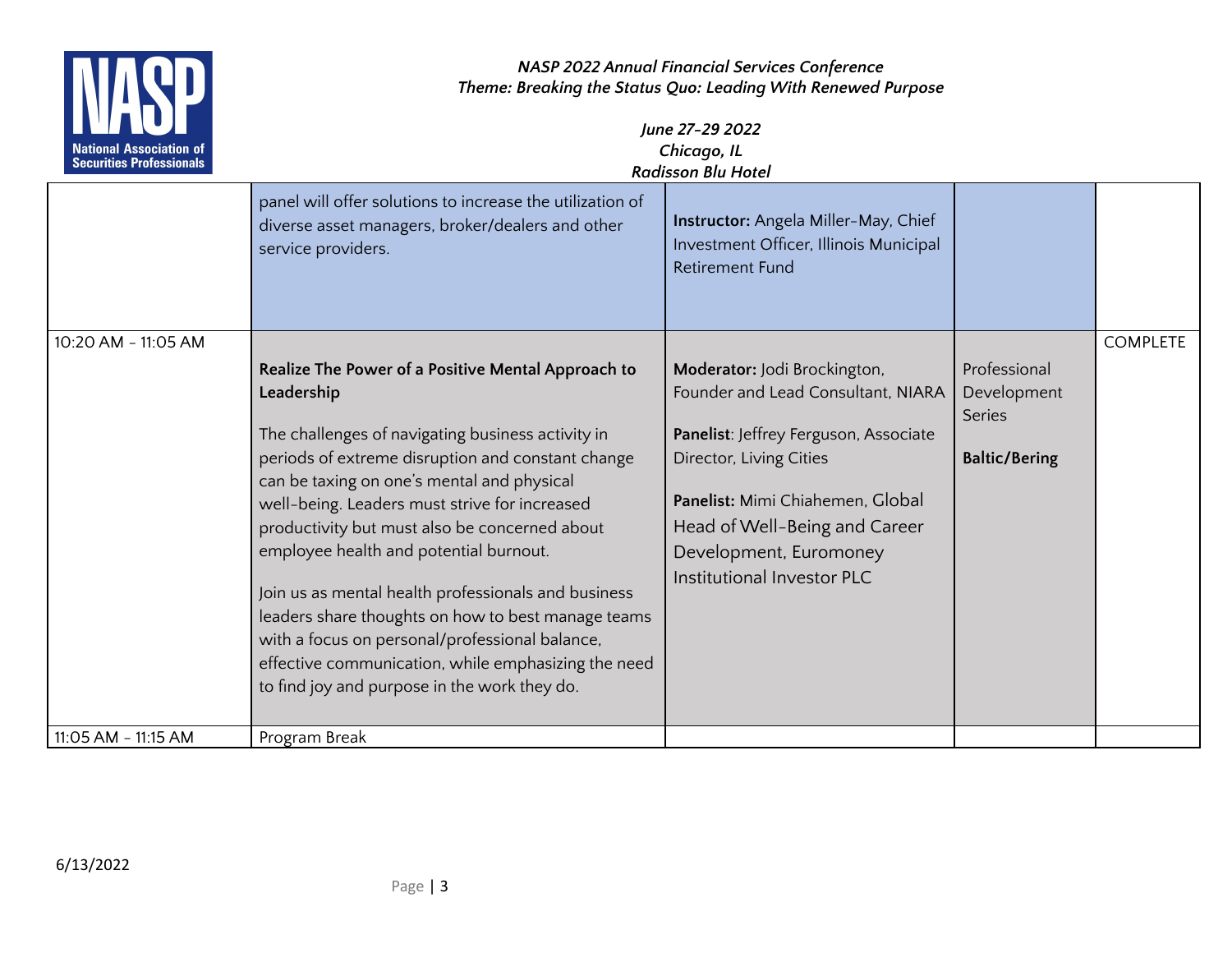

| 11:15 AM - 12:00 PM |                                                         |                                        |                         | <b>COMPLETE</b> |
|---------------------|---------------------------------------------------------|----------------------------------------|-------------------------|-----------------|
|                     | <b>Infrastructure Panel</b>                             | <b>Introduction:</b> Sundeep Raichura, | <b>Africa and</b>       |                 |
|                     |                                                         | <b>Group CEO, Zamara Group</b>         | <b>Emerging</b>         |                 |
|                     | Africa's infrastructure needs are estimated to be \$170 |                                        | <b>Markets Summit</b>   |                 |
|                     | Billion per year by 2025 by the African Development     | Moderator: Marlon Brown, CEO,          |                         |                 |
|                     | Bank. The estimated gap in funding is approximately     | <b>Clarendon Global Partners</b>       | <b>Pacific Ballroom</b> |                 |
|                     | \$100 billion per year! Given that the continent is the |                                        | $1 - 3$                 |                 |
|                     | fastest growing in the world and has the fastest        | Panelist: Debra Erb, Managing          |                         |                 |
|                     | urbanization rates, cities and urban agglomerations     | Director, Real Estate Project          |                         |                 |
|                     | feel the pressure acutely of the lack of infrastructure | Finance, Office of Development         |                         |                 |
|                     | resources to provide adequate infrastructure for the    | Credit U.S. International              |                         |                 |
|                     | growth of the continent.                                | <b>Development Finance</b>             |                         |                 |
|                     |                                                         | Corporation                            |                         |                 |
|                     | Within the difficulty and issues created by these       |                                        |                         |                 |
|                     | challenging gaps and issues, there are opportunities    | Panelist: Sola Lawson,                 |                         |                 |
|                     | for investors and innovative finance leaders. Some of   | Co-Managing Partner, AIIM              |                         |                 |
|                     | the current challenges include pandemic-related         |                                        |                         |                 |
|                     | bottlenecks and lack of access to raw materials, rising | Panelist: Henry Kyanda, Managing       |                         |                 |
|                     | interest rates on infrastructure debt for EM countries, | Director, Everstrong                   |                         |                 |
|                     | net zero targets and climate financing requirements     |                                        |                         |                 |
|                     | that seek to balance economic growth with climate       | Panelist: Chris Kirigua,               |                         |                 |
|                     | impact, and adequate structures between                 | Director-General, Public Private       |                         |                 |
|                     | governments, commercial partners and institutional      | Partnership Directorate, The National  |                         |                 |
|                     | investors that make financing and collaboration         | Treasury, Kenya                        |                         |                 |
|                     | possible.                                               |                                        |                         |                 |
|                     | This panel explores and discusses all the issues        |                                        |                         |                 |
|                     | mentioned with a group on industry experts and          |                                        |                         |                 |
|                     |                                                         |                                        |                         |                 |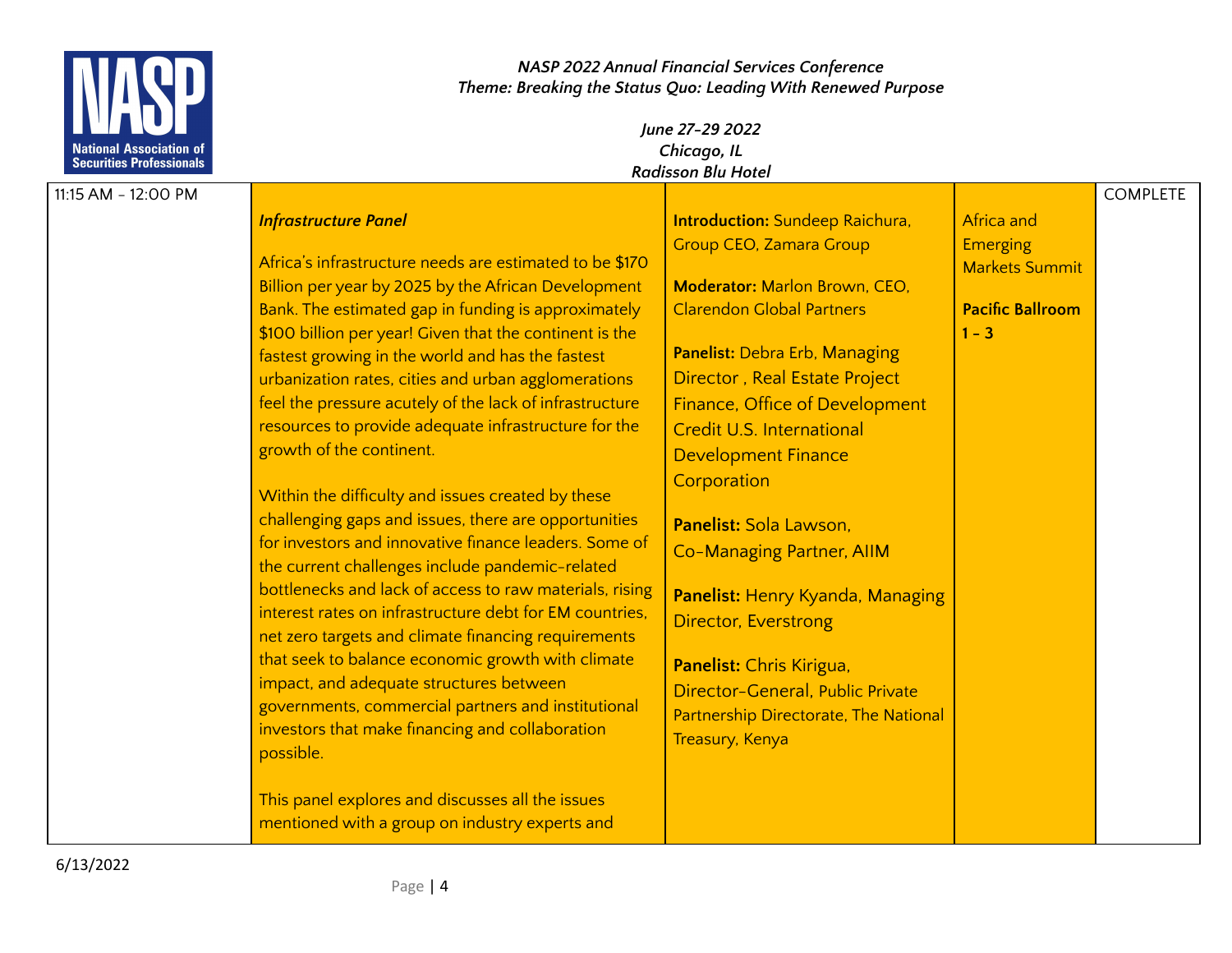

| <b>ENTERNATIONAL</b><br><b>National Association of</b><br><b>Securities Professionals</b> | June 27-29 2022<br>Chicago, IL<br><b>Radisson Blu Hotel</b>                                                                                                                                                                                                                                                                         |                                                                                                                                                                                                                                                                                                                             |                                                                      |                 |
|-------------------------------------------------------------------------------------------|-------------------------------------------------------------------------------------------------------------------------------------------------------------------------------------------------------------------------------------------------------------------------------------------------------------------------------------|-----------------------------------------------------------------------------------------------------------------------------------------------------------------------------------------------------------------------------------------------------------------------------------------------------------------------------|----------------------------------------------------------------------|-----------------|
|                                                                                           | practitioners who are deeply involved with these<br>efforts in Africa. The panel will explore emerging and<br>innovative solutions that are tackling and having<br>success despite the challenges.                                                                                                                                  |                                                                                                                                                                                                                                                                                                                             |                                                                      |                 |
| 11:15 AM - 12:00 PM                                                                       |                                                                                                                                                                                                                                                                                                                                     |                                                                                                                                                                                                                                                                                                                             |                                                                      | <b>COMPLETE</b> |
|                                                                                           | Understanding the Federal Reserve and Monetary<br>Policy<br>The Federal Reserve was created by Congress to<br>provide the nation with a safer, more flexible, and<br>more stable monetary and financial system. This<br>session will explain what the Federal Reserve is, how<br>it works and how it affects the financial markets. | Moderator: James Haddon, Managing<br>Director & Head of Marketing, Ramirez<br><b>Asset Management</b><br>Panelist: Deborah Leonard, Managing<br>Director of Chicago Office, Markets<br>Group, Federal Reserve Bank of New<br>York<br>Panelist: Kristina Hooper, CFP, CAIA,<br>CIMA, CHFC, Chief Global Market<br>Strategist | The NASP<br>Institute<br>Adriatic/Aegean                             |                 |
| 11:15 AM - 12:00 PM                                                                       |                                                                                                                                                                                                                                                                                                                                     |                                                                                                                                                                                                                                                                                                                             |                                                                      | <b>COMPLETE</b> |
|                                                                                           | Navigating and Excelling in Your Career in a Hybrid<br><b>Work Environment</b><br>With the Post-Covid transition to more flexible work<br>experiences, how will workplace relationships                                                                                                                                             | Moderator: Kila Weaver,<br>Vice-President, Marketing and Client<br>Services, Xponance<br>Panelist: Monique Pryor, Chief                                                                                                                                                                                                     | Professional<br>Development<br><b>Series</b><br><b>Baltic/Bering</b> |                 |
|                                                                                           | change?                                                                                                                                                                                                                                                                                                                             | Engagement & External Affairs<br>Officer, St Francis College Brooklyn                                                                                                                                                                                                                                                       |                                                                      |                 |
|                                                                                           |                                                                                                                                                                                                                                                                                                                                     |                                                                                                                                                                                                                                                                                                                             |                                                                      |                 |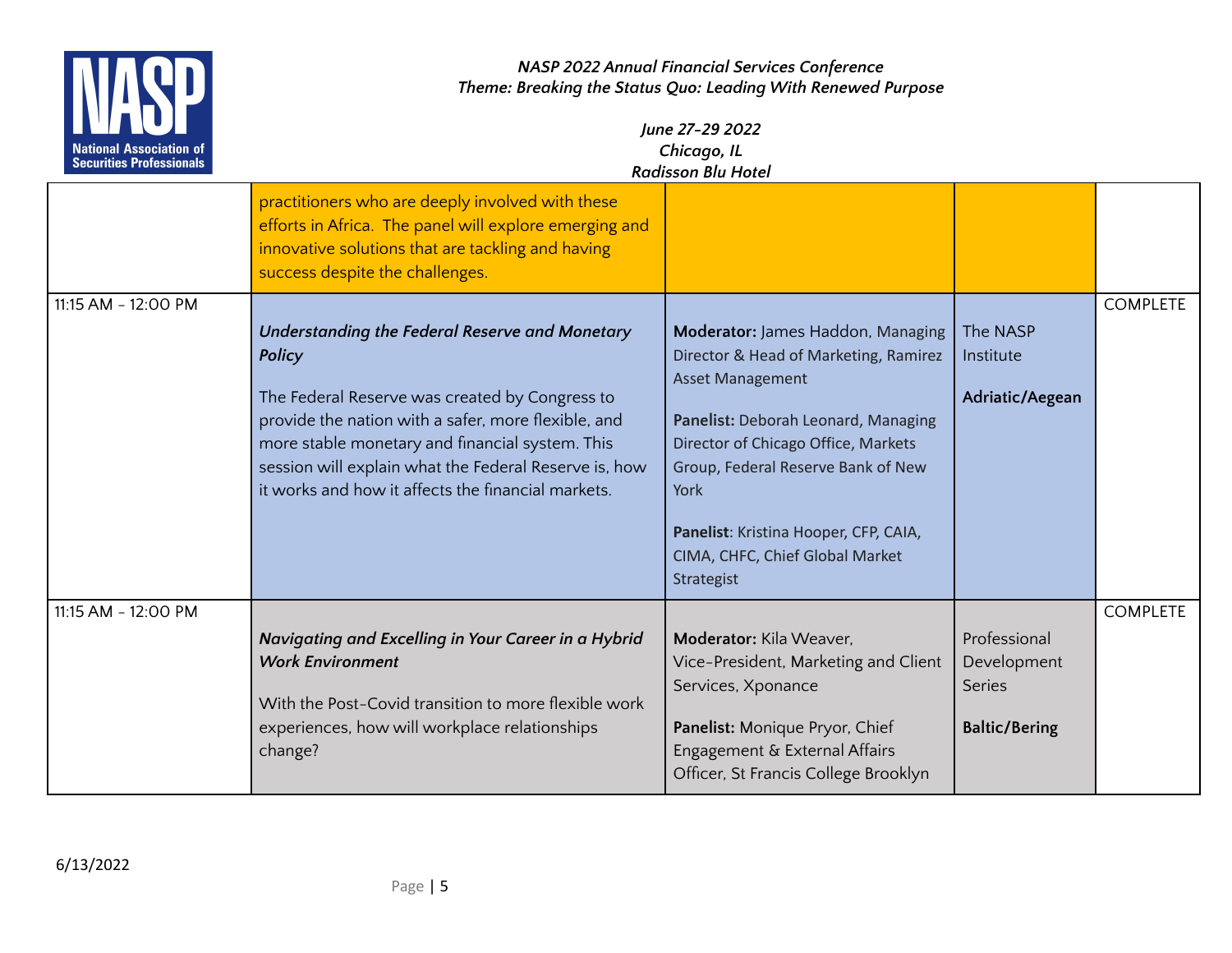

|                     | What must young professionals be prepared for as<br>they look to become leaders of diverse teams that are<br>collaborating remotely?<br>How must they be ready to engage, communicate<br>and contribute while being self-aware and<br>understanding of the demands and metrics that are<br>expected.<br>Listen in as a panel of HR and DE&I professionals<br>bring to light how organizations are increasing<br>productivity and assisting their employees with<br>managing career goals in a more diverse and hybrid<br>work environment. | Panelist: Johnita Walker-Mizelle,<br>Senior Principal, US Distribution,<br>Sagard<br>Panelist: Henri Cancio- Fitzgerald,<br>Managing Director of Nonprofit<br>Solutions, PNC Bank<br>Panelist: Dominique Harris,<br>Associate Partner, Leadership,<br>Change, and Organization, Kearney |                                                                                              |                 |
|---------------------|--------------------------------------------------------------------------------------------------------------------------------------------------------------------------------------------------------------------------------------------------------------------------------------------------------------------------------------------------------------------------------------------------------------------------------------------------------------------------------------------------------------------------------------------|-----------------------------------------------------------------------------------------------------------------------------------------------------------------------------------------------------------------------------------------------------------------------------------------|----------------------------------------------------------------------------------------------|-----------------|
| 12:00 PM - 12:15 PM | Program Break                                                                                                                                                                                                                                                                                                                                                                                                                                                                                                                              |                                                                                                                                                                                                                                                                                         |                                                                                              |                 |
| 12:15 PM - 1:30 PM  | <b>Lunch Plenary Session</b>                                                                                                                                                                                                                                                                                                                                                                                                                                                                                                               | Keynote: Melissa Conyears-Ervin,<br>Treasurer, City of Chicago                                                                                                                                                                                                                          | Plenary<br><b>Atlantic</b><br>Ballroom                                                       | NASP HO         |
| 1:30 PM - 1:45 PM   | Program Break                                                                                                                                                                                                                                                                                                                                                                                                                                                                                                                              |                                                                                                                                                                                                                                                                                         |                                                                                              |                 |
| 1:45 PM - 2:30 PM   | <b>Climate Finance and ESG Investing for a Green</b><br><b>Future</b><br>As global actors advance ambitions to be net-zero by<br>2050 and to keep global warming to 1.5 degrees,<br>developing economies face the challenges of building<br>low emission economies while being                                                                                                                                                                                                                                                             | <b>Introduction: Makole Mupita, Fund</b><br><b>Principal, Executive Director and</b><br>Co-Founder, Mahlako Financial<br><b>Services</b>                                                                                                                                                | Africa and<br><b>Emerging</b><br><b>Markets Summit</b><br><b>Pacific Ballroom</b><br>$1 - 3$ | <b>COMPLETE</b> |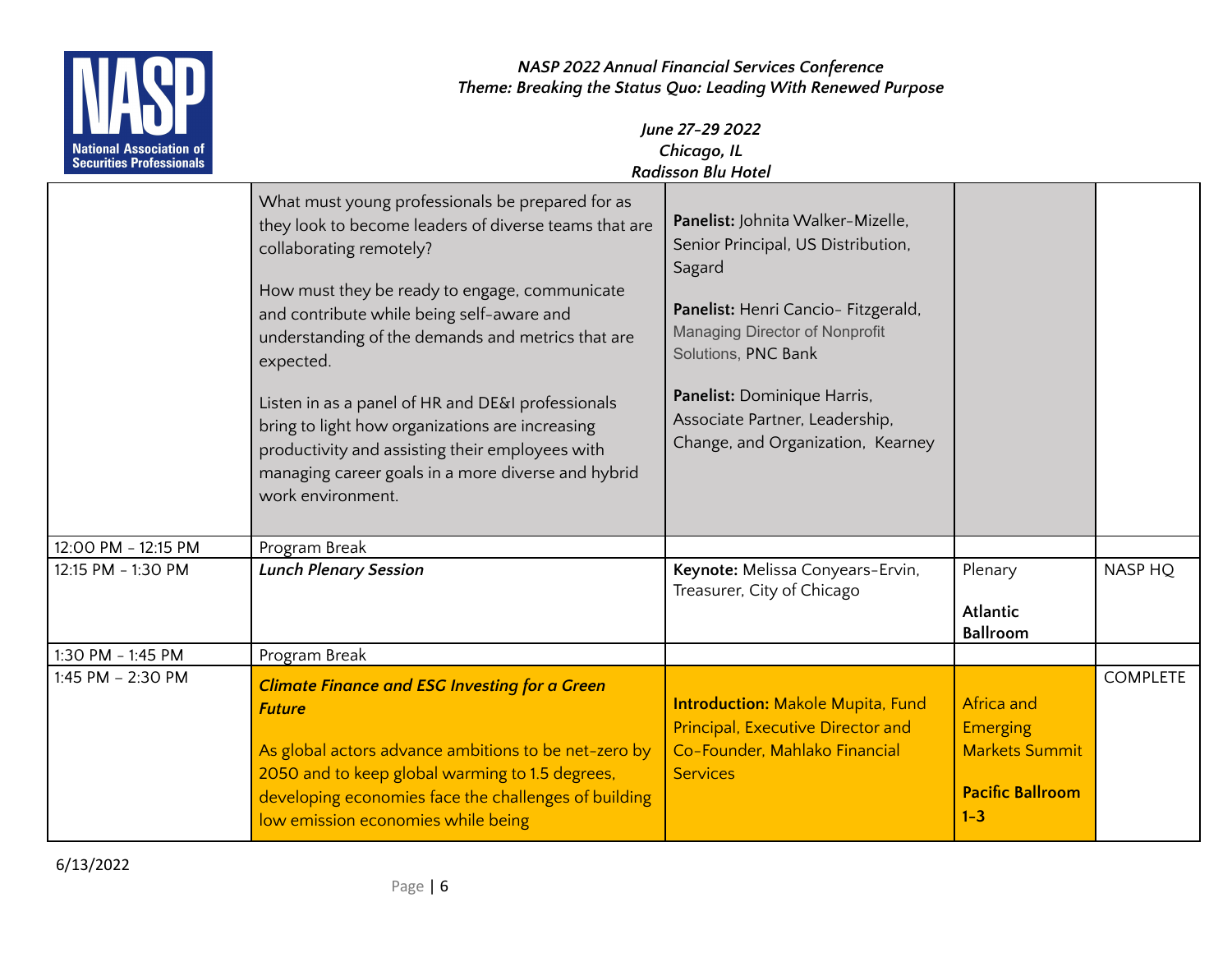

|                     | disproportionately affected by the physical risks of<br>climate change. As such, the need for private capital<br>to support the development of a low-carbon future<br>and catalyzing economic growth at the same time will<br>be crucial. This panel will discuss the current and<br>future status of climate finance and investment<br>models to support the green transition and the role of<br>ESG investing more broadly. The discussion will<br>explore the role of allocators, fund managers,<br>corporates in investing in and meeting net-zero<br>targets and how private actors can mitigate risk and<br>enhance returns in the context of climate action. | <b>Moderator: Tariye Gbadegesin,</b><br><b>Managing Director and Chief</b><br><b>Executive Officer</b><br>Panelist: Dinao Lerutla, Managing<br>Partner, Maia Capital<br>Panelist: Hazel Taylor, Director and<br><b>Head of Investor Desk, British</b><br><b>International Investment</b><br>Panelist: Alissa Howard, Institutional<br>Portfolio Manager, RBC<br>Panelist: Lazaro Tiant, Sustainability<br><b>Investment Director for ESG.</b><br><b>Schroders</b> |                                          |                 |
|---------------------|---------------------------------------------------------------------------------------------------------------------------------------------------------------------------------------------------------------------------------------------------------------------------------------------------------------------------------------------------------------------------------------------------------------------------------------------------------------------------------------------------------------------------------------------------------------------------------------------------------------------------------------------------------------------|-------------------------------------------------------------------------------------------------------------------------------------------------------------------------------------------------------------------------------------------------------------------------------------------------------------------------------------------------------------------------------------------------------------------------------------------------------------------|------------------------------------------|-----------------|
| 1:45 PM $-$ 2:45 PM | Asset Allocation: The Value of Traditional Assets in<br>the Age of Alternatives<br>Over the past several years, Institutional investors<br>have increased their allocation to alternative<br>investments such as Private Equity, Infrastructure,<br>Real Estate & Hedge Funds. Although exposure to<br>alternatives and private markets are good strategies<br>to add alpha to the portfolio, investors must                                                                                                                                                                                                                                                        | Moderator: Lisa Hinds, Managing<br>Director, Client Engagement &<br>Sustainability, Xponance<br>Instructor: Gautam Khanna, CFA,<br>CPA, Head of US Multi-Sector Fixed<br>Income, Insight Investment                                                                                                                                                                                                                                                               | The NASP<br>Institute<br>Adriatic/Aegean | <b>COMPLETE</b> |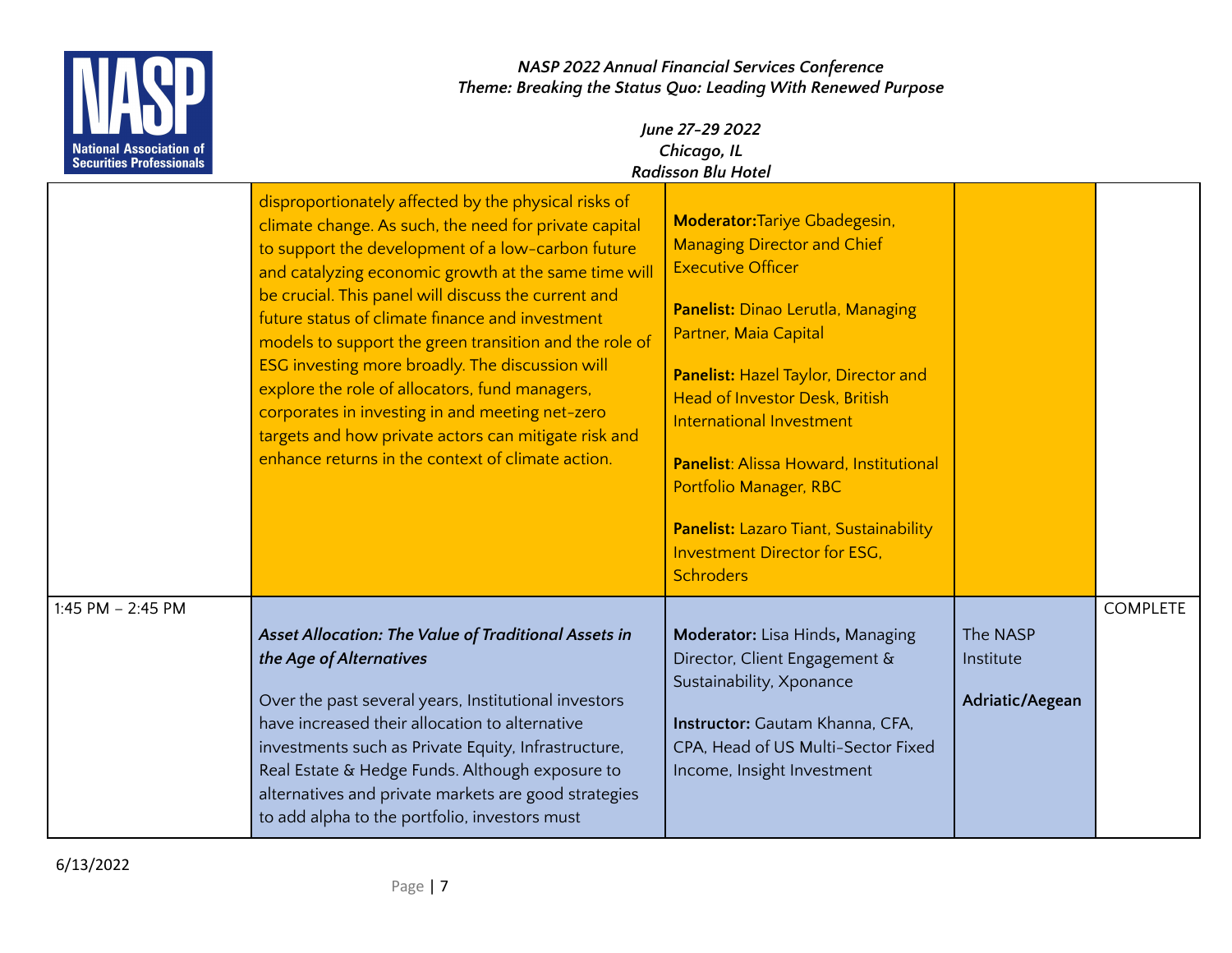

| <b>ENTERNATIONAL</b><br><b>National Association of</b><br><b>Securities Professionals</b> |                                                                                                                                                                                                                                                                                                                                                                                                                                                                                                                                                                                                                                                                                                             | June 27-29 2022<br>Chicago, IL<br><b>Radisson Blu Hotel</b>                                                                                                                                                                                                                                                                                                                                                  |                                                               |                 |
|-------------------------------------------------------------------------------------------|-------------------------------------------------------------------------------------------------------------------------------------------------------------------------------------------------------------------------------------------------------------------------------------------------------------------------------------------------------------------------------------------------------------------------------------------------------------------------------------------------------------------------------------------------------------------------------------------------------------------------------------------------------------------------------------------------------------|--------------------------------------------------------------------------------------------------------------------------------------------------------------------------------------------------------------------------------------------------------------------------------------------------------------------------------------------------------------------------------------------------------------|---------------------------------------------------------------|-----------------|
|                                                                                           | remember there is always a role for traditional equity<br>and fixed income assets. This session will highlight the<br>ever-present need for traditional fixed income and<br>equities in any asset allocation strategy.                                                                                                                                                                                                                                                                                                                                                                                                                                                                                      | Instructor: Kristin Finney-Cooke,<br>Managing Director, JP Morgan<br>Instructor: Lowell Yura, Head, Head,<br>Multi-Asset Solutions, North America,<br>T. Rowe Price                                                                                                                                                                                                                                          |                                                               |                 |
| 1:45 PM - 2:30 PM                                                                         | The Making of Angels: Where Rising Stars Meet<br><b>Entrepreneurs</b><br>The role of angel investors is critical to the continued<br>success and evolution of the start-up community.<br>Sourcing early-stage capital can be the difference<br>between early-stage success or failure. Innovative<br>solutions to access capital for black and women<br>entrepreneurs through connectivity diverse<br>professional networks can truly lead to generational<br>wealth accumulation within these communities.<br>Come join us as founders and early-stage investors<br>discuss how best to engage and support diverse<br>founders as they look to create value and extend<br>wealth generating opportunities. | Moderator: Blair Smith, Senior<br>Director, Center for Financial<br>Markets, The Milken Institute<br>Panelist: Nicholas Antoine, Managing<br>Partner, Red Arts Capital<br>Panelist: Melanie Seymour, Director,<br>Capital Access, Institute For<br>Entrepreneurial Leadership<br>Panelist: Keith Spears, General<br>Partner, Include Ventures<br>Panelist: Shayna Harris, Managing<br>Partner, Supply Change | Professional<br>Development<br>Series<br><b>Baltic/Bering</b> | <b>COMPLETE</b> |
| 2:30 PM - 2:40 PM                                                                         | Program Break                                                                                                                                                                                                                                                                                                                                                                                                                                                                                                                                                                                                                                                                                               |                                                                                                                                                                                                                                                                                                                                                                                                              |                                                               |                 |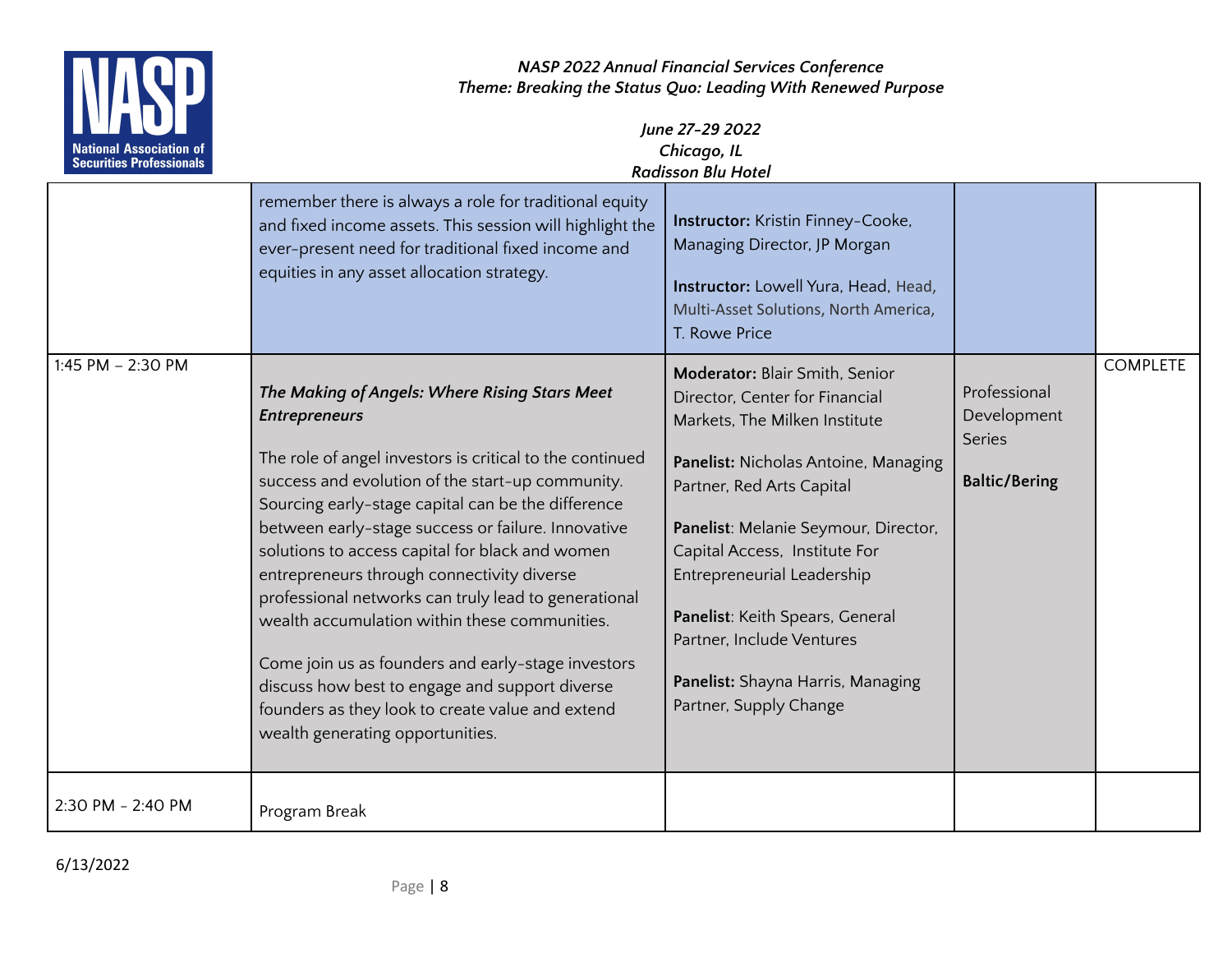

| 2:40 PM - 3:25 PM |                                                            |                                        |                        |                 |
|-------------------|------------------------------------------------------------|----------------------------------------|------------------------|-----------------|
|                   | <b>Venture Capital</b>                                     | <b>Moderator: Richard Okello,</b>      |                        |                 |
|                   |                                                            | Co-Founder, Sango Capital              |                        |                 |
|                   | Venture capital is an important source of funding to       |                                        | Africa and             |                 |
|                   | accelerate early-stage start-ups, and entrepreneurs.       | <b>Panelist: Daniel Rhoads, Client</b> | <b>Emerging</b>        |                 |
|                   | Increasing amounts of capital are going to emerging        | Director, Schroder Capital             | <b>Markets Summit</b>  |                 |
|                   | markets venture space driven by fintech,                   |                                        |                        |                 |
|                   | tech-enabled business models and the potential to          | Panelist: Ike Kanu, Partner, Atlantica | <b>Adriatic/Aegean</b> |                 |
|                   | scale solutions leveraging technology. These               | <b>Ventures VC Fund</b>                |                        |                 |
|                   | companies are driving innovation that facilitates          |                                        |                        |                 |
|                   | economic development, poverty reduction, and job           | Panelist: Jarred Glansbeek, CIO,       |                        |                 |
|                   | creation. Africa and other emerging markets with the       | <b>Riscura</b>                         |                        |                 |
|                   | combination of a growing consumer base, external           |                                        |                        |                 |
|                   | inflows of investment, and entrepreneurial business        |                                        |                        |                 |
|                   | solutions to addressing African consumer needs and         |                                        |                        |                 |
|                   | business models which resolve structural problems          |                                        |                        |                 |
|                   | has accelerated VC investments to record highs. This       |                                        |                        |                 |
|                   | panel will assess the opportunity, challenges and          |                                        |                        |                 |
|                   | sustainability of this asset class for emerging markets    |                                        |                        |                 |
|                   | and how these investments can serve as conduit for         |                                        |                        |                 |
|                   | international capital to generate outsized returns.        |                                        |                        |                 |
| 2:40 PM - 3:30 PM |                                                            |                                        |                        | <b>COMPLETE</b> |
|                   | <b>Portfolio Protection Strategies: Best Practices for</b> | Instructor: Marlon Kimpson,            | The NASP               |                 |
|                   | <b>Securities Litigation &amp; Portfolio Monitoring</b>    | Member, Motley Rice, LLC               | Institute              |                 |
|                   |                                                            |                                        |                        |                 |
|                   | Securities fraud is on the rise and Institutional          | Instructor: Kweku Obed, Senior Vice    | Adriatic/Aegean        |                 |
|                   | investors must be proactive in protecting investments      | President, Marquette Associates        |                        |                 |
|                   | from fraud, market manipulation, or breach of              |                                        |                        |                 |
|                   |                                                            |                                        |                        |                 |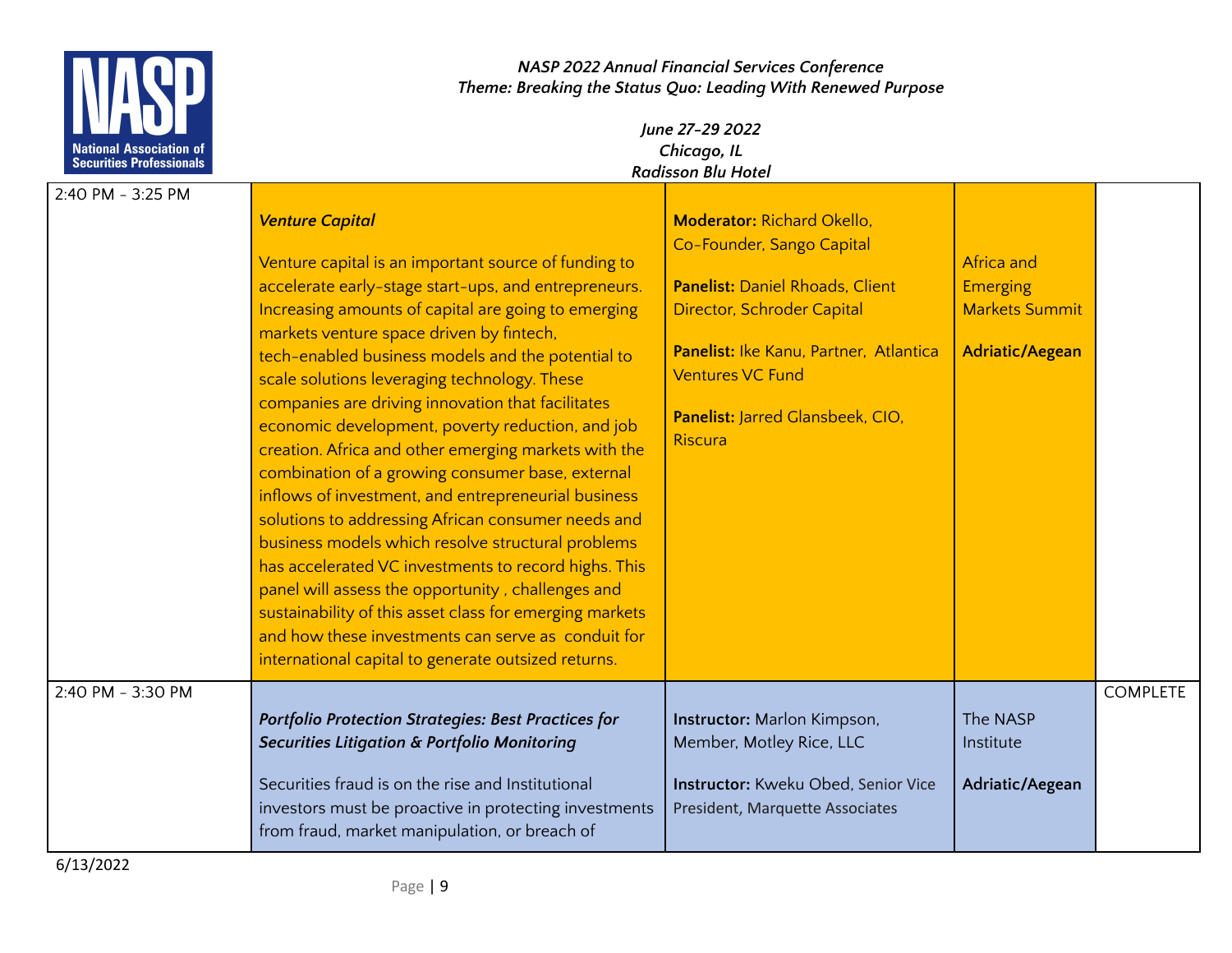

| I LE J<br><b>National Association of</b><br><b>Securities Professionals</b> |                                                                                                                                                                                                                                                                                                                                                                                                                                                                                                                                                                                                                               | June 27-29 2022<br>Chicago, IL<br><b>Radisson Blu Hotel</b>                                                                                                                                                                                                                                                                                                                                   |                                                                      |                                                  |
|-----------------------------------------------------------------------------|-------------------------------------------------------------------------------------------------------------------------------------------------------------------------------------------------------------------------------------------------------------------------------------------------------------------------------------------------------------------------------------------------------------------------------------------------------------------------------------------------------------------------------------------------------------------------------------------------------------------------------|-----------------------------------------------------------------------------------------------------------------------------------------------------------------------------------------------------------------------------------------------------------------------------------------------------------------------------------------------------------------------------------------------|----------------------------------------------------------------------|--------------------------------------------------|
|                                                                             | contracts. This session will present the merits of<br>portfolio monitoring and the elements of securities<br>fraud cases. The session will end with a brief<br>overview of pension fund governance and the<br>fiduciary responsibilities of fund trustees.                                                                                                                                                                                                                                                                                                                                                                    |                                                                                                                                                                                                                                                                                                                                                                                               |                                                                      |                                                  |
| 2:40 PM - 3:25 PM                                                           | The Growth of ESG Integration and the Demand for<br><b>Critical Data</b><br>As ESG continues to gain momentum, many<br>companies are looking for ways to measure impact<br>and hold themselves, as well as their vendors and<br>partner firms accountable. Join us as ESG<br>professionals discuss best practices of implementing<br>ESG and the benefits of ESG and how it can positively<br>influence investment decisions.<br>We will discuss questions such as: What are global,<br>as well as US, ESG trends? What capital market<br>structures represent the best vehicle for ESG focused<br>investments? And much more | Moderator: Erika Balbuena, Head of<br>Environmental, Social & Governance,<br>Robinhood<br>Panelist: Meg Starr, Head of Global<br>Impact, Carlyle Group<br>Panelist: Brooke Guven, Head of ESG<br>& Sustainability and Managing<br>Director, Cerberus Capital<br>Management<br>Panelist: Allison Norman.<br>Vice-President, ESG Product<br>Manager, State Street<br>Panelist: Wayne Seaton, EY | Professional<br>Development<br><b>Series</b><br><b>Baltic/Bering</b> | <b>COMPLETE</b>                                  |
| 3:25 PM - 3:35 PM                                                           | Program Break                                                                                                                                                                                                                                                                                                                                                                                                                                                                                                                                                                                                                 |                                                                                                                                                                                                                                                                                                                                                                                               |                                                                      |                                                  |
| 3:35 PM - 4:35 PM                                                           | Afternoon Plenary Session<br>A Roadmap to Ensure Black, Women-Owned &<br><b>Latinx Firms Proliferate</b><br>Public and private sectors alike are eager to<br>implement lasting diversity, equity, and inclusion                                                                                                                                                                                                                                                                                                                                                                                                               | Moderator: Guy Logan, Managing<br>Director, Citi, NASP Immediate Past<br><b>Board Chair</b><br>Panelist: Shawn T. Wooden,<br>Treasurer, State of Connecticut                                                                                                                                                                                                                                  | Plenary<br><b>Atlantic</b><br><b>Ballroom</b>                        | <b>NASP</b><br>HQ/COMP<br>LETE/prep<br>call 6/16 |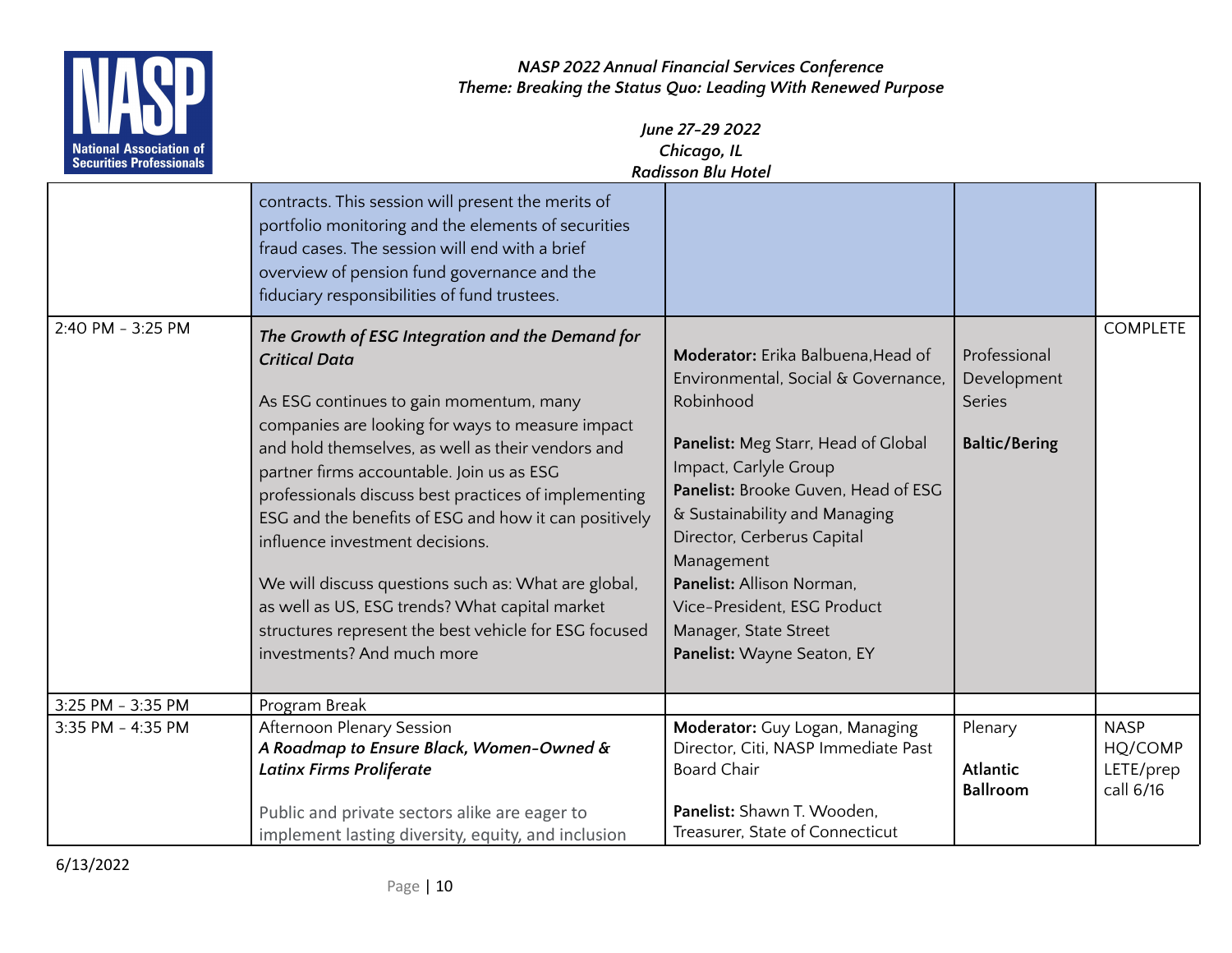

|                     | initiatives because it makes good public policy and<br>economically beneficial. Earlier this year Citi<br>established the Diverse Financial Institutions Group<br>to expand firm-wide engagement with Minority<br>Depository Institutions, Diverse Broker Dealers, and<br>Diverse Asset Managers to work collaboratively with<br>these firms so they can proposer and grow. This<br>panel will explore how the public and private sector<br>can work to ensure that Black, Women-Owned,<br>Latinx and other minority firms proliferate in the<br>coming years. | Panelist: Phillip Washington, Chief<br>Executive Officer, Denver<br><b>International Airport</b><br>Panelist: Colin Ryan, Head of Broker<br>Dealer & Asset Manager<br>Engagement, Diverse Financial<br>Institutions Group, Citi |                                                                                        |  |
|---------------------|----------------------------------------------------------------------------------------------------------------------------------------------------------------------------------------------------------------------------------------------------------------------------------------------------------------------------------------------------------------------------------------------------------------------------------------------------------------------------------------------------------------------------------------------------------------|---------------------------------------------------------------------------------------------------------------------------------------------------------------------------------------------------------------------------------|----------------------------------------------------------------------------------------|--|
| $3:35$ PM - 4:35 PM | <b>Speed Networking</b>                                                                                                                                                                                                                                                                                                                                                                                                                                                                                                                                        |                                                                                                                                                                                                                                 | <b>Africa Emerging</b><br><b>Markets Summit</b><br><b>Caribbean</b><br><b>Ballroom</b> |  |
| 4:45 PM - 6:00 PM   | Welcome Reception - Sponsored by Cabrera Capital                                                                                                                                                                                                                                                                                                                                                                                                                                                                                                               |                                                                                                                                                                                                                                 | <b>Atlantic Foyer</b>                                                                  |  |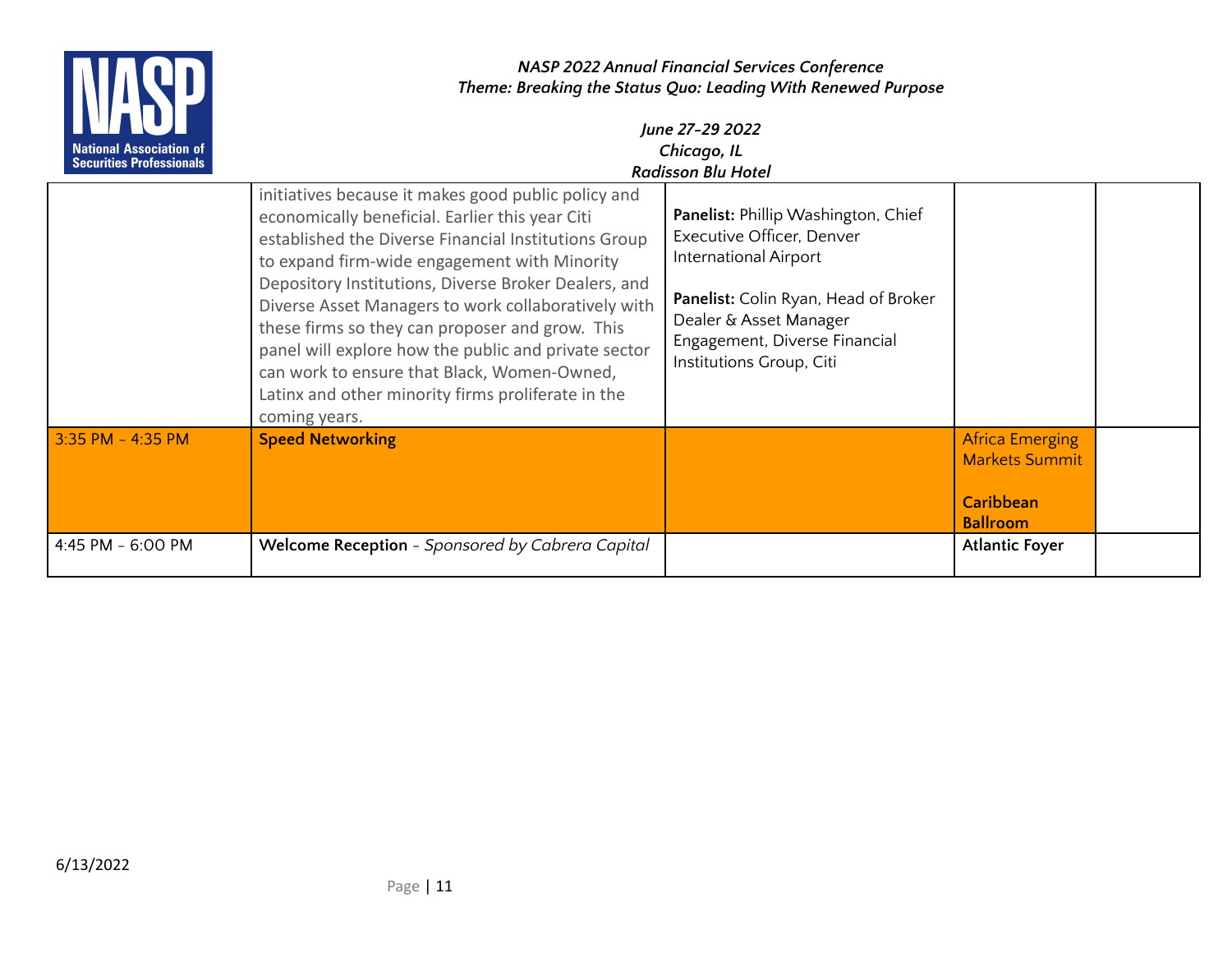

> *June 27-29 2022 Chicago, IL Radisson Blu Hotel*

|                  | Date: Tuesday; June 28, 2022 ALL TIMES CENTRAL                                                                                                                                                                                                                                                                                                                                                                                                                                                                                                                                                                                                                                                                                                                                                                                                                                                                                                                                                                     |                                                                                                                                                                                                                                                                                                                                                                                                                                                                                                                                                                      |                                               |                                         |  |
|------------------|--------------------------------------------------------------------------------------------------------------------------------------------------------------------------------------------------------------------------------------------------------------------------------------------------------------------------------------------------------------------------------------------------------------------------------------------------------------------------------------------------------------------------------------------------------------------------------------------------------------------------------------------------------------------------------------------------------------------------------------------------------------------------------------------------------------------------------------------------------------------------------------------------------------------------------------------------------------------------------------------------------------------|----------------------------------------------------------------------------------------------------------------------------------------------------------------------------------------------------------------------------------------------------------------------------------------------------------------------------------------------------------------------------------------------------------------------------------------------------------------------------------------------------------------------------------------------------------------------|-----------------------------------------------|-----------------------------------------|--|
| <b>Time</b>      | <b>Session Title / Description</b>                                                                                                                                                                                                                                                                                                                                                                                                                                                                                                                                                                                                                                                                                                                                                                                                                                                                                                                                                                                 | Speaker(s)                                                                                                                                                                                                                                                                                                                                                                                                                                                                                                                                                           | <b>Track</b>                                  | <b>Session</b><br>Champion/<br>Co-Chair |  |
| 8:30 AM-9:30 AM  | <b>Morning Plenary Session</b><br>The Future Of Asset Management<br>The asset management industry evolves in response to<br>investor needs, demography and demands. The<br>pandemic has hastened some area of advancement<br>like technology in distribution and customer service.<br>What do you see as the challenges to be successful in<br>asset management over the next 5-10 years? Will<br>demands for thematic investing increase? Can success<br>be possible without retail strategies and products?<br>What pressures will technology like AI, automation put<br>on current business models and investment processes?<br>Surveys indicate areas like brand strategy, product<br>strategy, sales & distribution and investment<br>operations are critical components for success in the<br>future, but how and when do you allocate resources<br>and attention towards these to strengthen your firm's<br>competitive position? What do you see as the largest<br>threat/opportunity in the next 5 years? | Moderator: Jasmine Richards, CFA,<br>Managing Director, Head of Diverse<br>Research, Cambridge Associates<br>Panelist: Gabriel Rodriguez,<br>Managing Partner, Empiric<br>Institutional<br>Panelist: Floyd Simpson CFA, CAIA,<br>CFP, Director, Portfolio Strategist,<br>PFM Asset Management<br>Panelist: Dan Farley, Chief<br>Investment Officer, Investment<br>Solutions, State Street<br>Panelist: Malik Murray, SVP, Head of<br>Business Development, Institutional<br>Marketing, Ariel<br>Panelist: Gennell Jefferson, Partner,<br>Investor Relations, Vistria | Plenary<br><b>Atlantic</b><br><b>Ballroom</b> | <b>NASP</b><br>HQ/COMP<br><b>LETE</b>   |  |
| 9:30 AM -9:45 AM | Program Break                                                                                                                                                                                                                                                                                                                                                                                                                                                                                                                                                                                                                                                                                                                                                                                                                                                                                                                                                                                                      |                                                                                                                                                                                                                                                                                                                                                                                                                                                                                                                                                                      |                                               |                                         |  |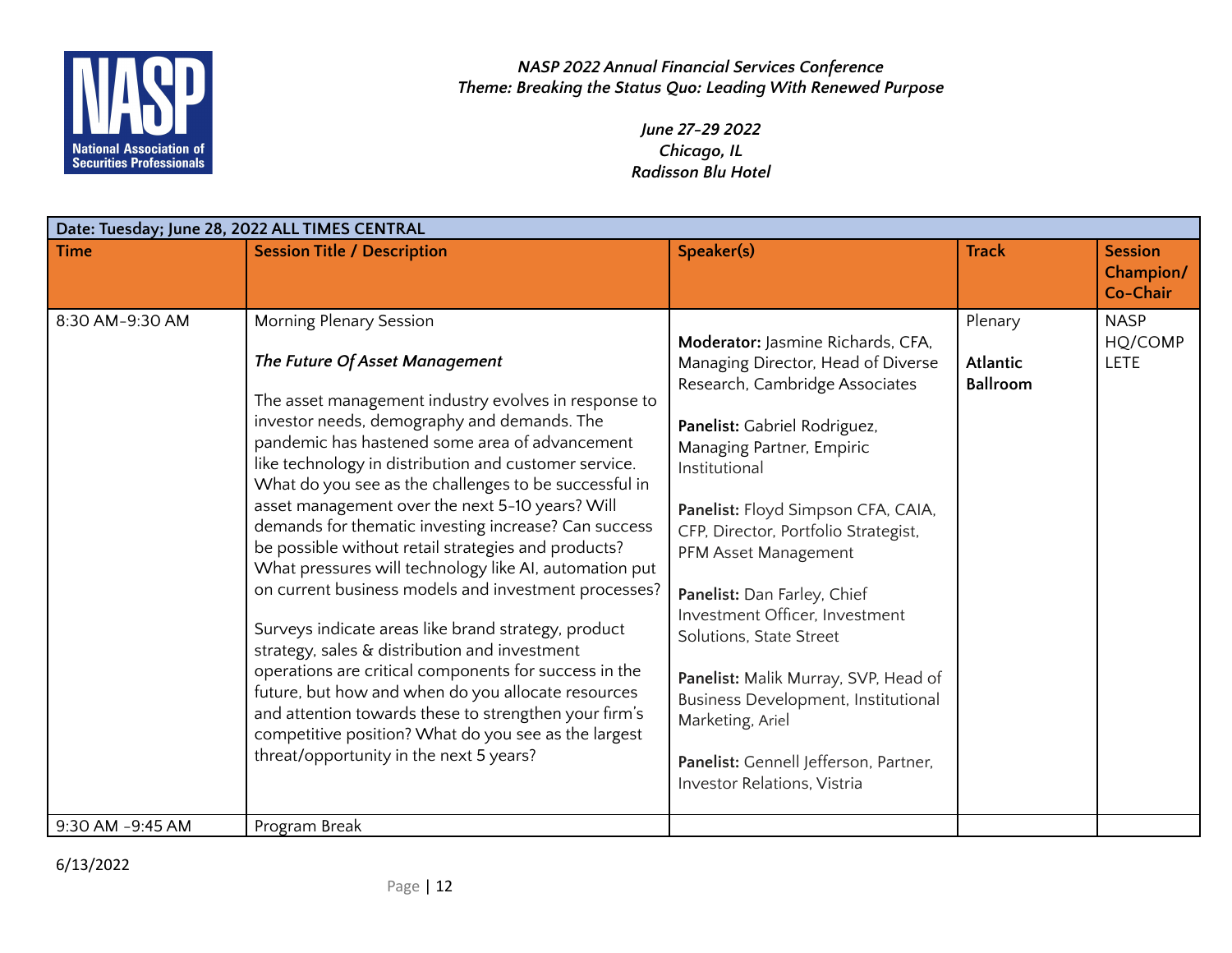

| 9:45 AM -10:30 AM |                                                          |                                                            |                         | <b>COMPLETE</b> |
|-------------------|----------------------------------------------------------|------------------------------------------------------------|-------------------------|-----------------|
|                   | <b>Municipal Finance [Post] Pandemic</b>                 | <b>Moderator: Emily Wadhwani, Senior</b>                   | Municipal               |                 |
|                   |                                                          | Director, Public Finance, Fltch Group                      |                         |                 |
|                   | As the pandemic abates, hear from an array of            |                                                            | <b>Adriatic/Aegean</b>  |                 |
|                   | high-profile municipal issuers from around the country,  | <b>Panelist: Reuben McDaniel,</b>                          |                         |                 |
|                   | on how they have navigated the past twenty-four          | <b>President and CEO, DASNY</b>                            |                         |                 |
|                   | months and what lies ahead for them from a               |                                                            |                         |                 |
|                   | budgeting, operating, and credit, perspective. In        | <b>Panelist: Richard Dreher, Chief</b>                     |                         |                 |
|                   | addition, they will advise of their capital plans in the | Financial Officer, Pennsylvania                            |                         |                 |
|                   | near term. These issuers have a long demonstrated        | <b>Turnpike Commission</b>                                 |                         |                 |
|                   | history of supporting diversity, equity, and inclusion.  | Panelist: Jacqueline Knights, Debt                         |                         |                 |
|                   |                                                          | <b>Manager Director, Oregon State</b>                      |                         |                 |
|                   |                                                          | Treasury                                                   |                         |                 |
|                   |                                                          |                                                            |                         | 1 slot          |
| 9:45 AM -10:30 AM | Digital Disruption: A Closer Look at Blockchain and Its  |                                                            |                         |                 |
|                   | <b>Impact from Cryptocurrencies and Non-fungible</b>     | Moderator: E. David Ellington,                             | Institutional           |                 |
|                   |                                                          |                                                            |                         |                 |
|                   | <b>Tokens (NFTs) to Decentralized Autonomous</b>         | Founder and Executive Director,                            |                         |                 |
|                   | <b>Organizations (DAOs)</b>                              | Silicon Valley Blockchain Society                          | <b>Pacific Ballroom</b> |                 |
|                   |                                                          |                                                            | $1 - 3$                 |                 |
|                   | The panel will provide insights on how                   | Panelist: David Weisberger,                                |                         |                 |
|                   | Cryptocurrencies and NFTs have evolved and the           | Co-founder, CoinRoutes                                     |                         |                 |
|                   | implications for the current markets. We will discuss    |                                                            |                         |                 |
|                   | the outlook of a decentralized world and the future of   | Panelist: Sean McGovern, Analyst,<br><b>Stern Brothers</b> |                         |                 |
|                   | finance with Blockchain and Cryptocurrencies as a        |                                                            |                         |                 |
|                   | major asset. Finally, we will discuss the merits for     |                                                            |                         |                 |
|                   | exposure to Cryptocurrencies and NFTs from an            |                                                            |                         |                 |
|                   | investment perspective.                                  |                                                            |                         |                 |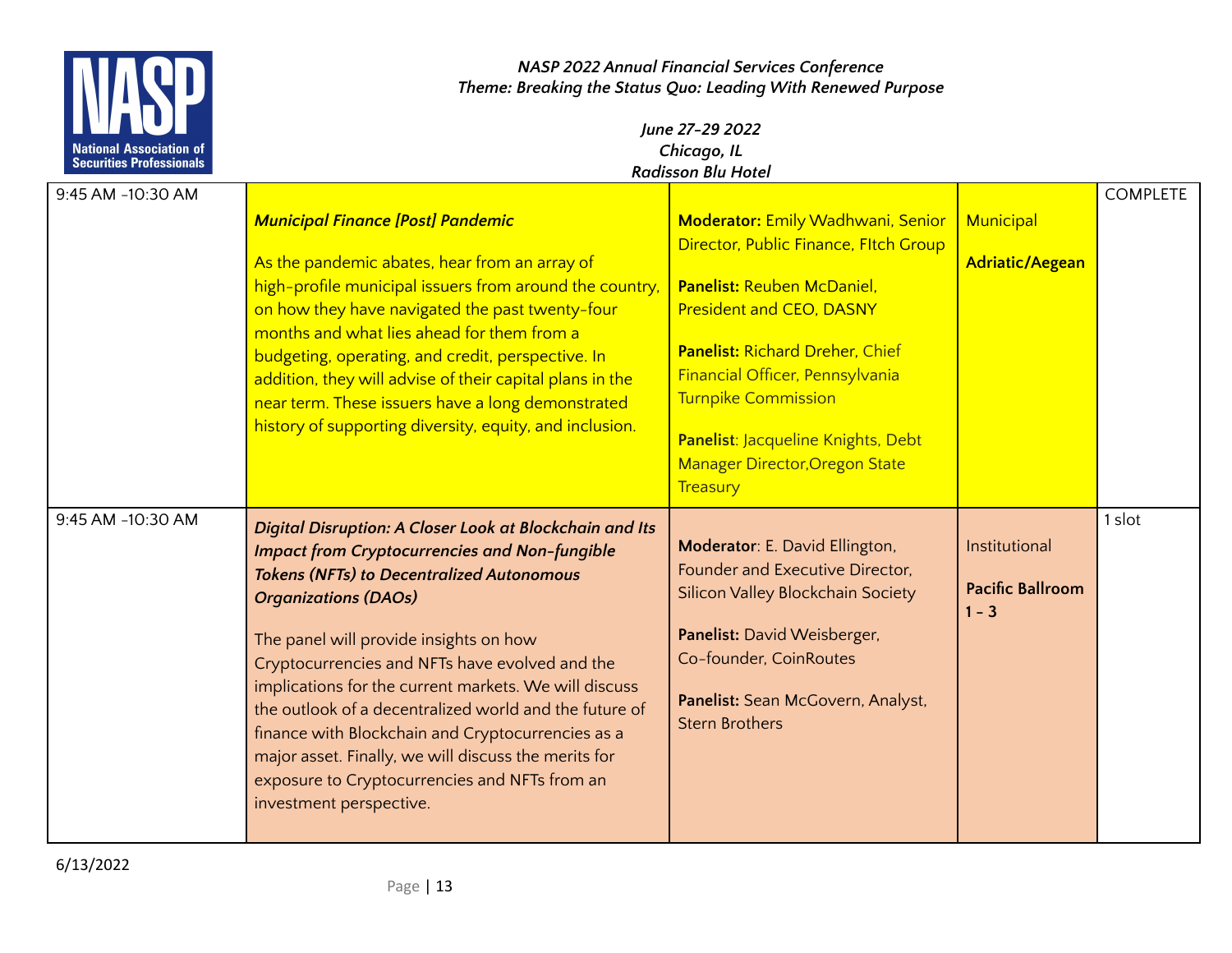

| 9:45 AM -10:30 AM  | Diversity in wealth management: Are there lucrative<br><b>Career Opportunities for young professionals and</b><br>career changers in wealth management?<br>Despite the obvious legacy of systemic racism in the<br>financial sector, the current moment provides reasons<br>for some hope that things may change for the better.<br>Most wealth management professionals have<br>extremely lucrative careers but the attraction of more<br>young people of diverse backgrounds to the profession<br>still hasn't taken root. What can WM Firms and<br>organizations supporting the industry do to increase<br>diverse representation in the industry. | <b>Moderator: Adam Rouse, T, Rowe</b><br>Price<br>Panelist: Monica Handy,<br><b>Vice-President, Business Services</b><br>Manager, Morgan Stanley<br>Panelist: Lattisha Jackson, Director,<br>Administrative Services, Association<br>of African-American Financial<br><b>Advisors</b><br>Panelist: Barbara Withers, Managing<br>Director, Nuveen<br>Panelist: Cliff Virgin, Senior Vice<br>President, RBC Wealth Management | Wealth<br>Management<br><b>Baltic/Bering</b> | <b>COMPLETE</b>                               |
|--------------------|-------------------------------------------------------------------------------------------------------------------------------------------------------------------------------------------------------------------------------------------------------------------------------------------------------------------------------------------------------------------------------------------------------------------------------------------------------------------------------------------------------------------------------------------------------------------------------------------------------------------------------------------------------|-----------------------------------------------------------------------------------------------------------------------------------------------------------------------------------------------------------------------------------------------------------------------------------------------------------------------------------------------------------------------------------------------------------------------------|----------------------------------------------|-----------------------------------------------|
| 10:30 AM -10:45 AM | <b>Break</b>                                                                                                                                                                                                                                                                                                                                                                                                                                                                                                                                                                                                                                          |                                                                                                                                                                                                                                                                                                                                                                                                                             |                                              |                                               |
| 10:45 AM-11:30 AM  | <b>Developing Critical Infrastructure in the Metropolis</b><br>Mayors make strategic decisions regarding the<br>maintenance and development of critical infrastructure<br>to promote the welfare of their cities. Their priorities<br>shape metropolitan growth, economic development                                                                                                                                                                                                                                                                                                                                                                 | <b>Moderator: Steven Benjamin, Past</b><br>Mayor, Columbia, South Carolina<br>Panelist: Steven Reed, Mayor,<br>Montgomery, AL                                                                                                                                                                                                                                                                                               | Municipal<br><b>Adriatic/Aegean</b>          | $\overline{3}$<br>panelists/Fi<br>reside Chat |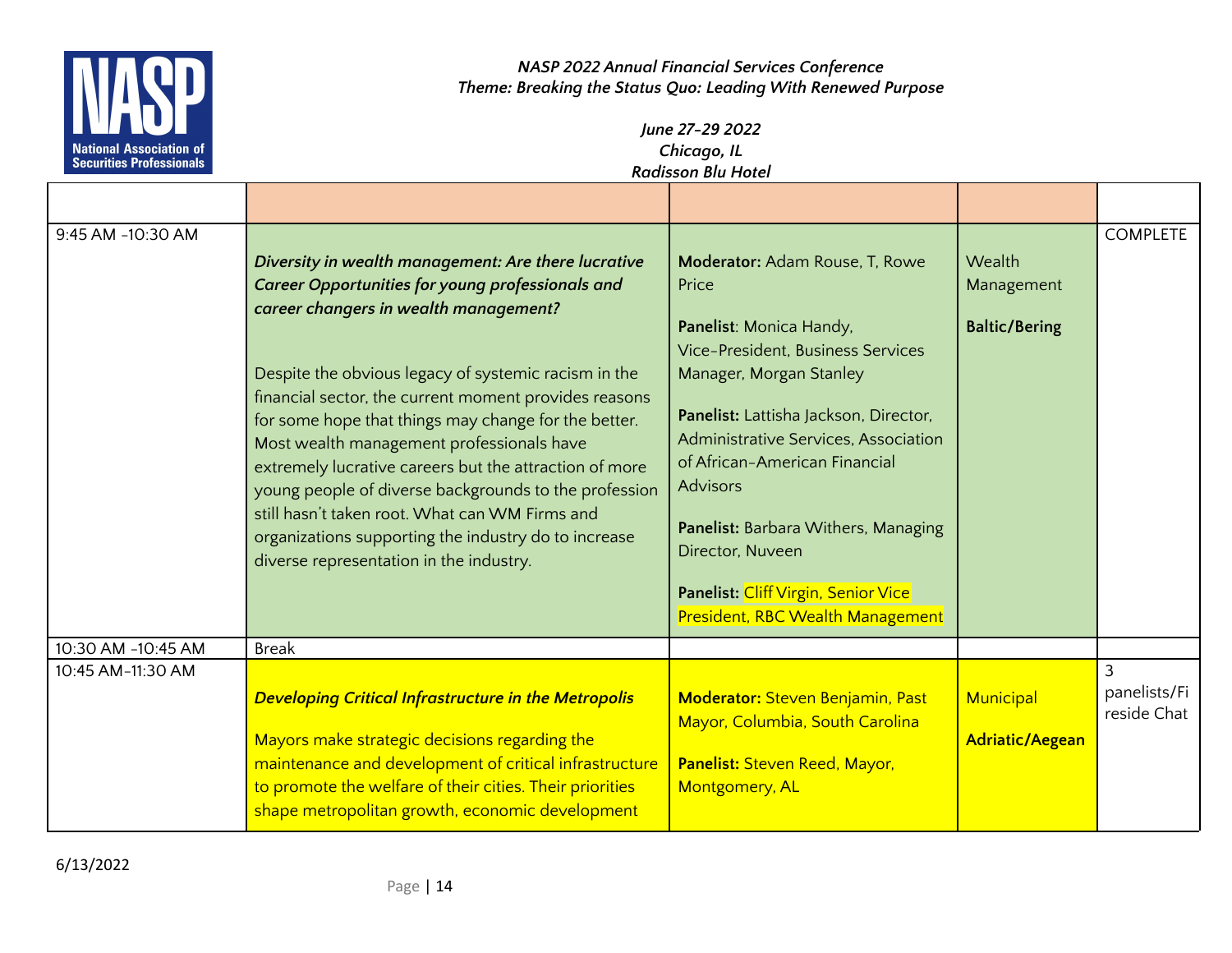

| June 27-29 2022<br>Chicago, IL<br><b>Radisson Blu Hotel</b>                                                                                                          |                                                                                                       |                                          |                         |
|----------------------------------------------------------------------------------------------------------------------------------------------------------------------|-------------------------------------------------------------------------------------------------------|------------------------------------------|-------------------------|
| and regional prosperity. Mayors will discuss their<br>practical experience addressing the fiscal opportunities<br>and challenges in their region.                    |                                                                                                       |                                          |                         |
| Venture Capital - Transformational, Trendy, or Both?<br>There's a lot of buzz about Venture Capital (VC) and<br>technology investing. According to Pitchbook, global | <b>Moderator: Marcelia Freeman, NASP</b><br>Board Member, Florida A & M<br>Endowment, Former Trustee, | Institutional<br><b>Pacific Ballroom</b> | C<br>$\frac{1}{2}$<br>6 |

| 10:45 AM-11:30 AM | Venture Capital - Transformational, Trendy, or Both?<br>There's a lot of buzz about Venture Capital (VC) and<br>technology investing. According to Pitchbook, global<br>VC fundraising reached \$213.3 billion across 1,512<br>venture funds in 2021. This was a 14.1% YoY increase.<br>Why is VC important for institutional investors? Where<br>do Black and other diverse investors fit in venture<br>capital? How can VC maximize the impact the<br>ecosystem of Black and diverse founders? | <b>Moderator: Marcelia Freeman, NASP</b><br>Board Member, Florida A & M<br>Endowment, Former Trustee,<br>Montgomery County (MD) Public<br><b>Schools</b><br>Panelist: Tracy Gray, Founder and<br>Managing Partner, The 22 Fund<br>Panelist: Aguilar, Chief Investment<br>Officer, State of Illinois<br>Panelist: Frederik Groce, Deal Lead,<br><b>Wellington Access Ventures</b><br>Panelist: Lo Toney, Founding<br>Managing Partner, Plexo Capital | Institutional<br><b>Pacific Ballroom</b><br>$1 - 3$ | <b>COMPLETE</b><br>/prep call<br>6/10 |
|-------------------|--------------------------------------------------------------------------------------------------------------------------------------------------------------------------------------------------------------------------------------------------------------------------------------------------------------------------------------------------------------------------------------------------------------------------------------------------------------------------------------------------|-----------------------------------------------------------------------------------------------------------------------------------------------------------------------------------------------------------------------------------------------------------------------------------------------------------------------------------------------------------------------------------------------------------------------------------------------------|-----------------------------------------------------|---------------------------------------|
| 10:45 AM-11:30 AM | Diversity in the C-Suite: How Some Wealth<br><b>Management Firms Have Created Inclusive</b>                                                                                                                                                                                                                                                                                                                                                                                                      | Moderator: Troy MooYoung, Senior<br>Vice President, Morgan Stanley                                                                                                                                                                                                                                                                                                                                                                                  | Wealth<br>Management<br><b>Baltic/Bering</b>        | <b>COMPLETE</b>                       |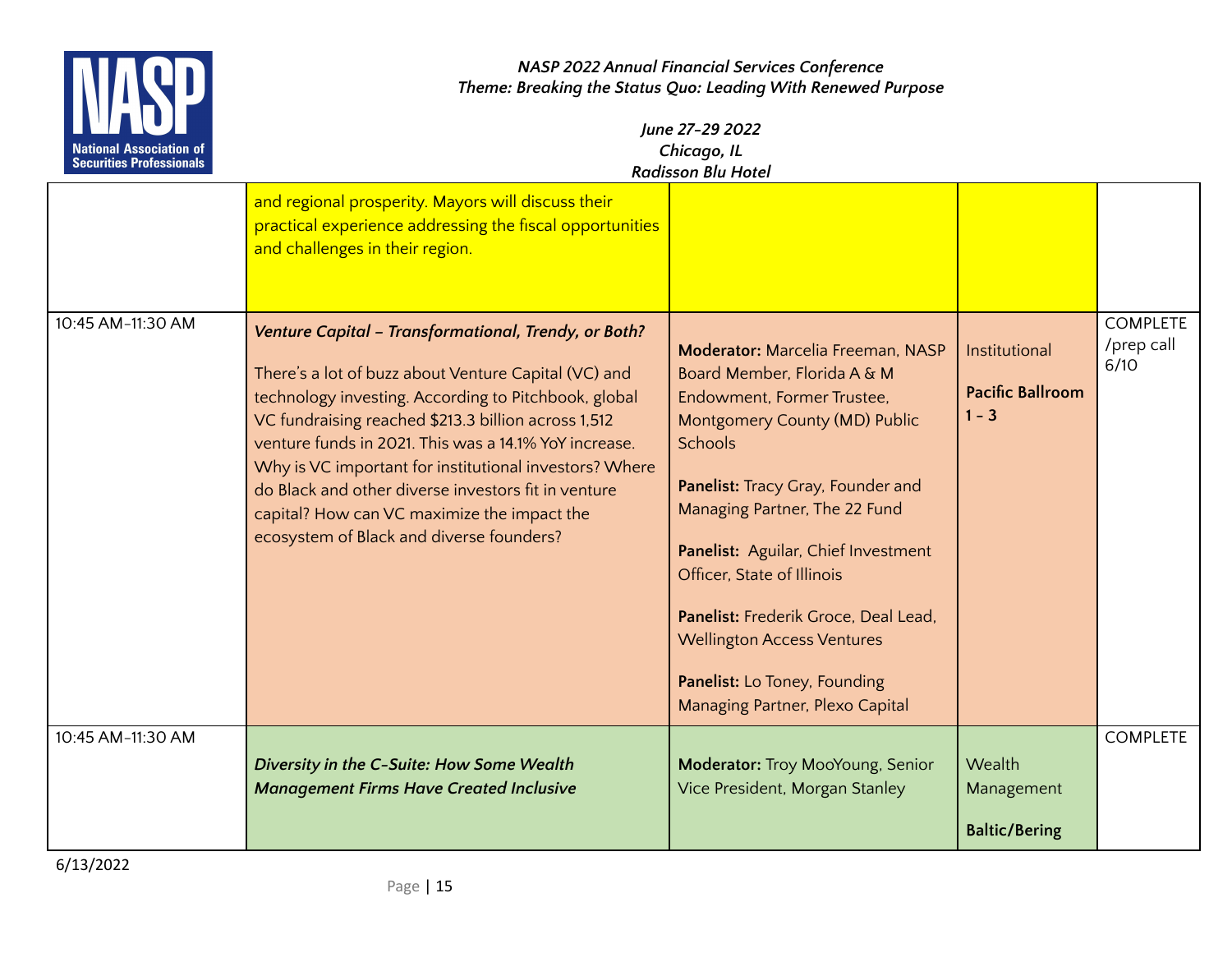

| June 27-29 2022           |  |
|---------------------------|--|
| Chicago, IL               |  |
| <b>Radisson Blu Hotel</b> |  |

|                       | <b>Environments that Allow Diverse Employees to</b><br><b>Advance</b><br>The business case for diversity, equity and inclusion<br>(DE&I) is stronger than ever. Taking a closer look at<br>diversity winners reveals what can drive real progress.<br>A McKinsey & Co. 2019 analysis finds that companies<br>in the top quartile for gender diversity on executive<br>teams were 25 percent more likely to have<br>above-average profitability than companies in the<br>fourth quartile-up from 21% in 2017 and 15% in 2014.                           | Panelist: Marlon Hall, Founder,<br><b>Association for Wholesaling</b><br>Diversity<br>Panelist: Justin Sullivan, Senior Vice<br>President, Market Leader, PNC Bank<br>Panelist: Byna Elliot, Managing<br>Director, Global Head of Advancing<br>Black Pathways, JP Morgan<br>Panelist: Erica Seremeta, Global<br>Director of DEI Client Engagement,<br><b>Blackrock</b> |                                               |                                       |
|-----------------------|--------------------------------------------------------------------------------------------------------------------------------------------------------------------------------------------------------------------------------------------------------------------------------------------------------------------------------------------------------------------------------------------------------------------------------------------------------------------------------------------------------------------------------------------------------|------------------------------------------------------------------------------------------------------------------------------------------------------------------------------------------------------------------------------------------------------------------------------------------------------------------------------------------------------------------------|-----------------------------------------------|---------------------------------------|
| 11:30 AM - 11:45 AM   | Program Break                                                                                                                                                                                                                                                                                                                                                                                                                                                                                                                                          |                                                                                                                                                                                                                                                                                                                                                                        |                                               |                                       |
| $11:45$ AM $-1:15$ PM | Afternoon Plenary<br>Joyce Johnson Luncheon<br>The Joyce Johnson Award was created by NASP as a<br>tribute to co-founder Joyce Johnson whose mission<br>was to make a difference for minorities and women<br>professionals in the securities industry. The award<br>recognizes true leaders whose efforts best exemplify<br>the advancement of the ideals and principles of NASP.<br>The luncheon honors the awardee of the honor. This<br>year's Joyce Johnson award winner is Joyce Beatty,<br>Representative, US House of Representatives (D-Ohio). | Keynote Speaker: Rosalind Brewer,<br>CEO, Walgreens Boots Alliance<br>Award Presentation - Joyce Johnson<br>Award<br>Joyce Beatty, US House of<br>Representatives (D-Ohio)<br>Erica Miles, Senior Consultant,<br>Senior Vice-President: Diverse<br>Segments, Representation, and<br>Inclusion, Wells Fargo                                                             | Plenary<br><b>Atlantic</b><br><b>Ballroom</b> | <b>NASP</b><br>HQ/COMP<br><b>LETE</b> |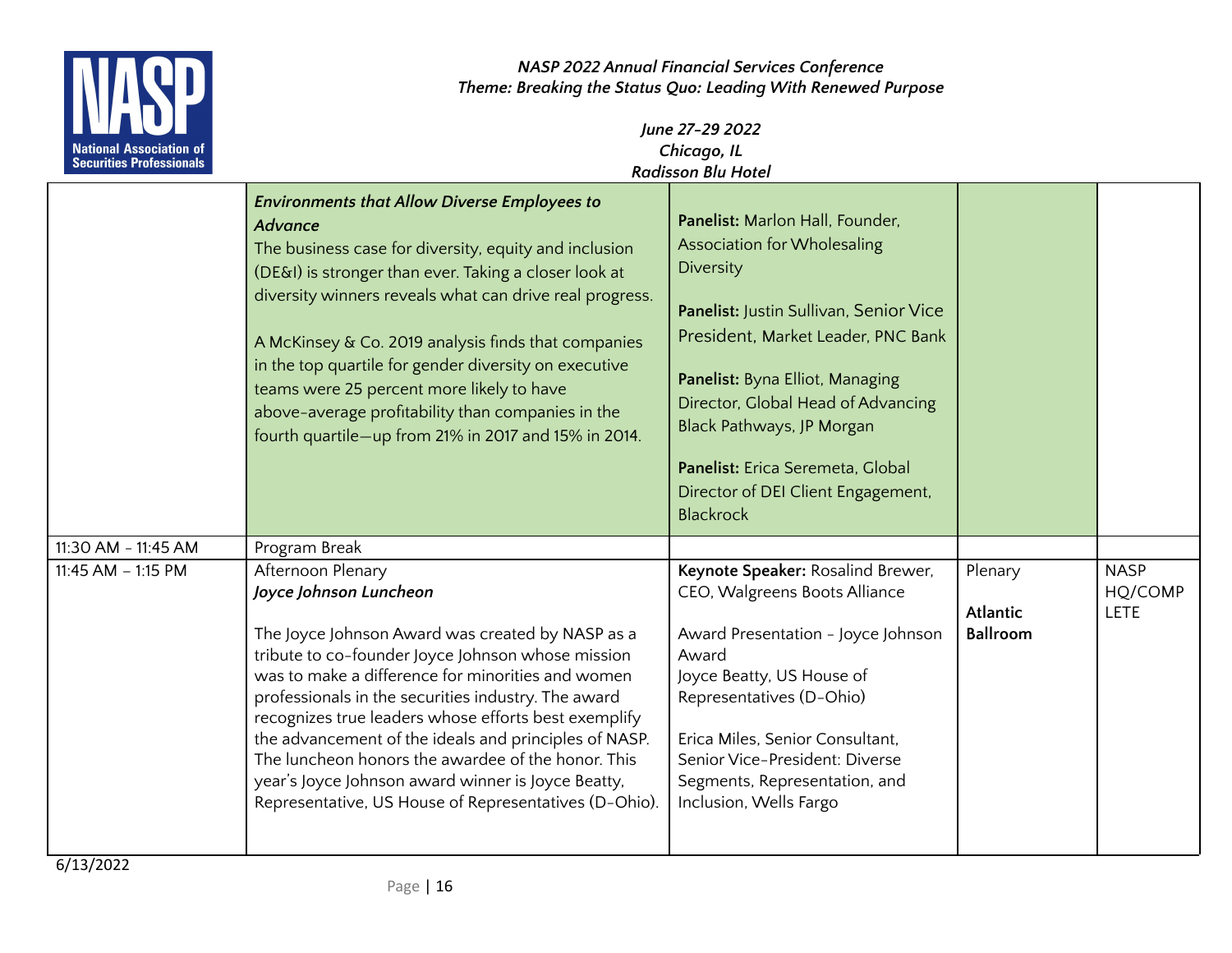

| 1:15 PM - 1:30 PM | Program Break                                                                                                                                                                                                                                                                                                                                                                                                                                                                                                                                                   |                                                                                                                                                                                                                                                                                                                                                                                 |                        |                 |
|-------------------|-----------------------------------------------------------------------------------------------------------------------------------------------------------------------------------------------------------------------------------------------------------------------------------------------------------------------------------------------------------------------------------------------------------------------------------------------------------------------------------------------------------------------------------------------------------------|---------------------------------------------------------------------------------------------------------------------------------------------------------------------------------------------------------------------------------------------------------------------------------------------------------------------------------------------------------------------------------|------------------------|-----------------|
| 1:30 PM - 2:15 PM |                                                                                                                                                                                                                                                                                                                                                                                                                                                                                                                                                                 |                                                                                                                                                                                                                                                                                                                                                                                 |                        | <b>COMPLETE</b> |
|                   | <b>Environmental, Social, and Governance (ESG)</b>                                                                                                                                                                                                                                                                                                                                                                                                                                                                                                              | <b>Moderator: Camille M. Evans,</b>                                                                                                                                                                                                                                                                                                                                             | Municipal              |                 |
|                   | <b>Financing: Water and Sewer Bonds</b><br>The social mission of water and sewer systems is<br>related to their environmental mission. Water and<br>sewer systems are committed to environmental safety<br>while providing affordable service. Water and sewer<br>financings are especially strong candidates for<br>inclusion in Environmental, Social and Governance<br>(ESG)-sensitive strategies for investors. Panelists will<br>discuss ESG considerations for water and sewer<br>system financings and market participants' perceptions<br>of ESG bonds. | <b>Managing Partner, Virtus LLP, NASP</b><br><b>Board Member</b><br><b>Panelist: Lisa Marie Harris, Finance</b><br>Director/Treasurer, San Diego<br><b>County Water Authority</b><br><b>Panelist: Chris Meister, Executive</b><br><b>Director, Illinois Finance Authority</b><br>Panelist: Kim Dubuclet,<br><b>Commissioner, Water Reclamation</b><br>District, Greater Chicago | <b>Adriatic/Aegean</b> |                 |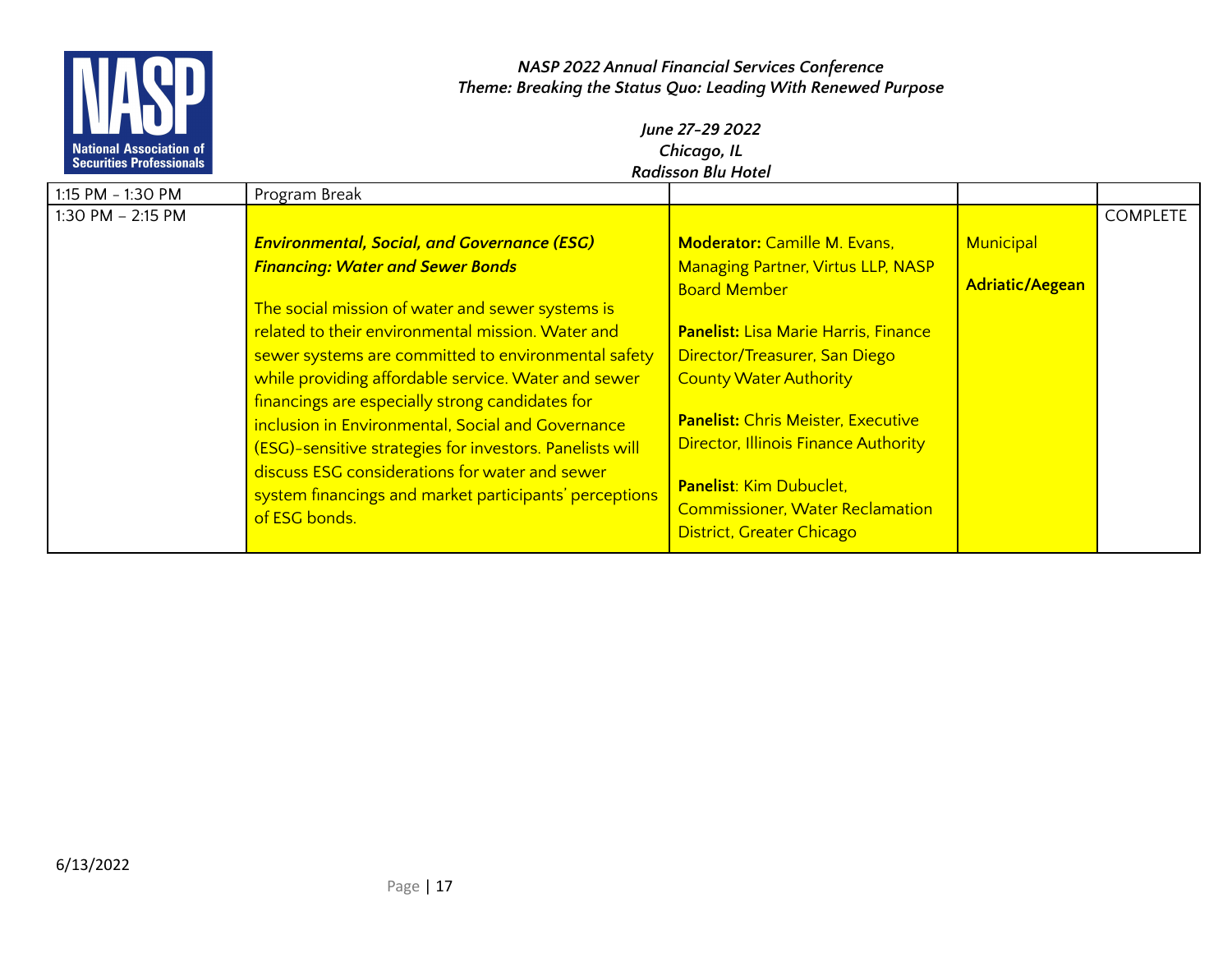

| 1:30 PM - 2:15 PM |                                                             |                                           |                         | <b>COMPLETE</b> |
|-------------------|-------------------------------------------------------------|-------------------------------------------|-------------------------|-----------------|
|                   | <b>Understanding the Various Private Credit Asset Class</b> |                                           |                         | /prep call      |
|                   | <b>Strategies</b>                                           | Moderator: Joe Duncan, Senior             | Institutional           |                 |
|                   |                                                             | <b>Investment Officer, Illinois State</b> |                         | 6/3             |
|                   | This session will discuss the relevance of the Private      | Universities Retirement System            | <b>Pacific Ballroom</b> |                 |
|                   | Credit asset class for investors seeking higher yielding    |                                           | $1 - 3$                 |                 |
|                   |                                                             | Panelist: Stephen Usher, Managing         |                         |                 |
|                   | Fixed Income assets. Once a less defined and prevalent      |                                           |                         |                 |
|                   | asset class, Private Credit has grown as a method of        | Director - Head of Distribution,          |                         |                 |
|                   | increasing yield in fixed income portfolios during the      | Lafayette Square                          |                         |                 |
|                   | protracted low-rate interest rate environment of the        |                                           |                         |                 |
|                   | past 14 years since the Great Financial Crisis. This panel  | Panelist: Vincent Thompson, Partner,      |                         |                 |
|                   | seeks to provide the trends, risks, and opportunities for   | Three Line Capital                        |                         |                 |
|                   | Private Credit as the market experiences an inflection      | Panelist: Sherrese Clarke Soares.         |                         |                 |
|                   | point in the interest rate cycle to higher rates.           |                                           |                         |                 |
|                   |                                                             | Founder, HarborView                       |                         |                 |
|                   |                                                             | Panelist: Donna Sims Wilson, Chief        |                         |                 |
|                   |                                                             |                                           |                         |                 |
|                   |                                                             | <b>Operating Officer, KAH Capital</b>     |                         |                 |
| 1:30 PM - 2:15 PM |                                                             |                                           |                         | <b>COMPLETE</b> |
|                   | <b>Closing the Racial Wealth Gap: Enhancing economic</b>    | <b>Moderator:</b> Christian Nwasike,      | Wealth                  |                 |
|                   | inclusion through expanded financial access.                | Principal & Executive Managing            | Management              |                 |
|                   |                                                             | Partner, Practice Management              |                         |                 |
|                   |                                                             | Consultants, LLC                          | <b>Baltic/Bering</b>    |                 |
|                   | It is estimated that its dampening effect on                |                                           |                         |                 |
|                   | consumption and investment will cost the US economy         |                                           |                         |                 |
|                   | between \$1 trillion and \$1.5 trillion between 2019 and    | Panelist: Ladell Robbins, Managing        |                         |                 |
|                   | 2028-4 to 6 percent of the projected GDP in 2028.           | Director, Blackrock                       |                         |                 |
|                   |                                                             |                                           |                         |                 |
|                   | The widening racial wealth gap disadvantages black          |                                           |                         |                 |
|                   |                                                             |                                           |                         |                 |
|                   | families, individuals, and communities and limits black     |                                           |                         |                 |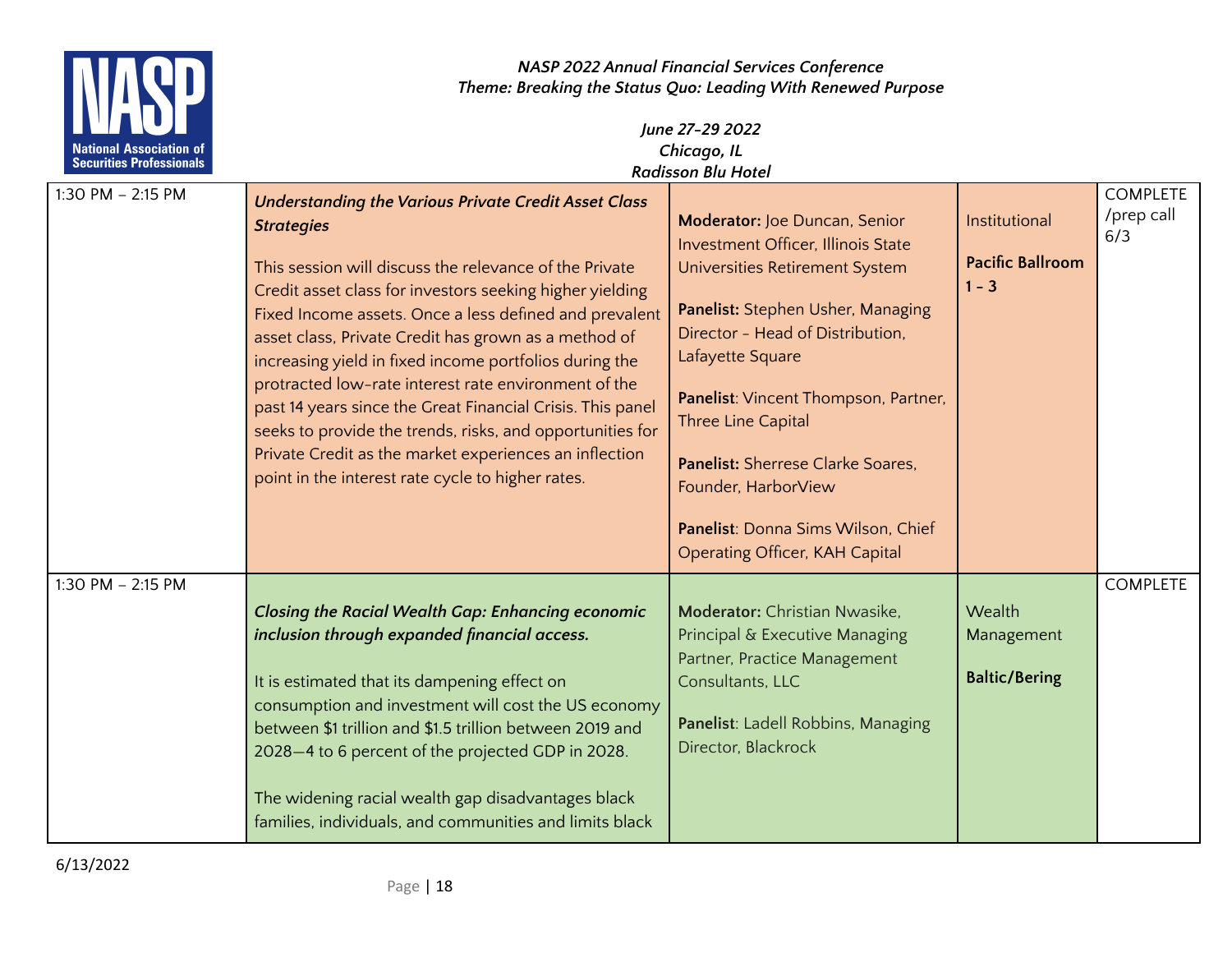

|                   | citizens' economic power and prospects, and the<br>effects are cyclical. Such a gap contributes to<br>intergenerational economic precariousness: almost 70<br>percent of middle-class black children are likely to fall<br>out of the middle class as adults.                                                                                                                                                                                                                                                                                                                                                                                                                                               | Panelist: Greg Robinson, Senior<br>Director, Market Intelligence,<br>Moody's Analytics<br>Panelist: William Birdthistle.<br>Director, Division of Investment<br>Management, SEC<br>Panelist: Kathleen Colin, Director of<br>Investments, Oppenheimer                                                                                                                |                                     |                               |
|-------------------|-------------------------------------------------------------------------------------------------------------------------------------------------------------------------------------------------------------------------------------------------------------------------------------------------------------------------------------------------------------------------------------------------------------------------------------------------------------------------------------------------------------------------------------------------------------------------------------------------------------------------------------------------------------------------------------------------------------|---------------------------------------------------------------------------------------------------------------------------------------------------------------------------------------------------------------------------------------------------------------------------------------------------------------------------------------------------------------------|-------------------------------------|-------------------------------|
| 2:15 PM - 2:30 PM | Program Break                                                                                                                                                                                                                                                                                                                                                                                                                                                                                                                                                                                                                                                                                               |                                                                                                                                                                                                                                                                                                                                                                     |                                     |                               |
| 2:30 PM - 3:15 PM | What's Next On the Runway to Recovery for the<br><b>Nation's Airports?</b><br>The impacts of the coronavirus pandemic and<br>subsequent travel restrictions on the airline industry<br>caused total enplanements in [2020-21] to reach a<br>level that had not been seen since 1997. Given the loss<br>in revenues and uncertain future, many airports<br>decided to forego or halt planned capital projects,<br>deciding to wait to complete the projects until there is<br>proof that the return to normalcy is on the horizon. This<br>panel will discuss how airports have put their federal<br>funds to use, how they are approaching capital<br>planning given such uncertainty, and how construction | <b>Moderator: Bill Case, Managing</b><br><b>Director, PFM Financial Advisors</b><br>Panelist; Atif Saeed, AAE, IAP, CHief<br>Financial Officer, Metropolitan<br><b>Airports Commission</b><br>Panelist: Reshma Soni, City<br>Comptroller, City of Chicago<br>Panelist: Lori Schreckengost,<br>Director, Airport Group, Citi<br><b>Municipal Securities Division</b> | Municipal<br><b>Adriatic/Aegean</b> | <b>COMPLETE</b><br>/Prep/6/15 |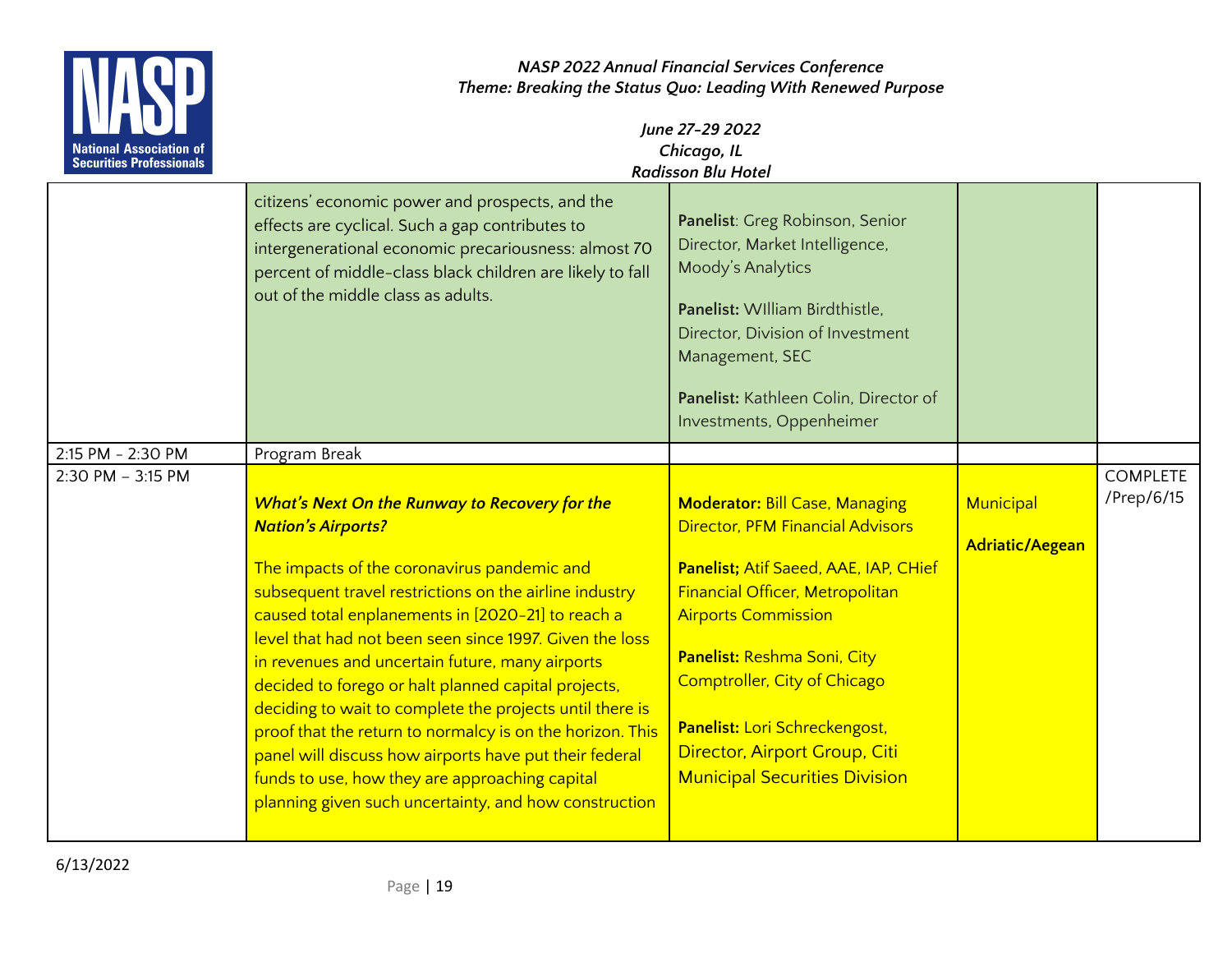

|                   | plans have been impacted by higher costs and worker<br>shortages                                                                                                                                                                                                                                                                                                                                                                                                                                                                                                                   |                                                                                                                                                                                                                                                                                                                                                                                                                                                                                                                                                        |                                                     |                 |
|-------------------|------------------------------------------------------------------------------------------------------------------------------------------------------------------------------------------------------------------------------------------------------------------------------------------------------------------------------------------------------------------------------------------------------------------------------------------------------------------------------------------------------------------------------------------------------------------------------------|--------------------------------------------------------------------------------------------------------------------------------------------------------------------------------------------------------------------------------------------------------------------------------------------------------------------------------------------------------------------------------------------------------------------------------------------------------------------------------------------------------------------------------------------------------|-----------------------------------------------------|-----------------|
| 2:30 PM - 3:15 PM | Real Assets 2.0: From Energy Transition to Digital<br><b>Infrastructure</b><br>As markets have been roiled by persistent inflation,<br>pandemic-driven uncertainty in real estate, and a \$16<br>trillion infrastructure funding gap, many investors have<br>turned to real assets to provide stability and certainty<br>to their portfolios. This panel will explore how<br>investments in real assets have also been a means to<br>create change, including creating affordable housing,<br>expanding renewables, developing smart cities, and<br>working with diverse managers. | <b>Moderator: James Celestine, Senior</b><br>Investment Officer, New York State<br><b>Common Retirement Fund</b><br>Panelist: Akhil Unni, Managing<br>Director, GCM Grosvenor<br>Panelist: Chris Leslie, Senior<br><b>Managing Director, Macquarie</b><br>Panelist: Reynold Martin, Managing<br>Principal, Infrastructure and Energy<br>,Allstate<br>Panelist: Avery Robinson, Senior<br><b>Vice-President, Real Assets</b><br><b>Consulting Group, Callan</b><br>Panelist: Henry Willans,<br>Vice-President, Goldman Sachs<br><b>Asset Management</b> | Institutional<br><b>Pacific Ballroom</b><br>$1 - 3$ | <b>COMPLETE</b> |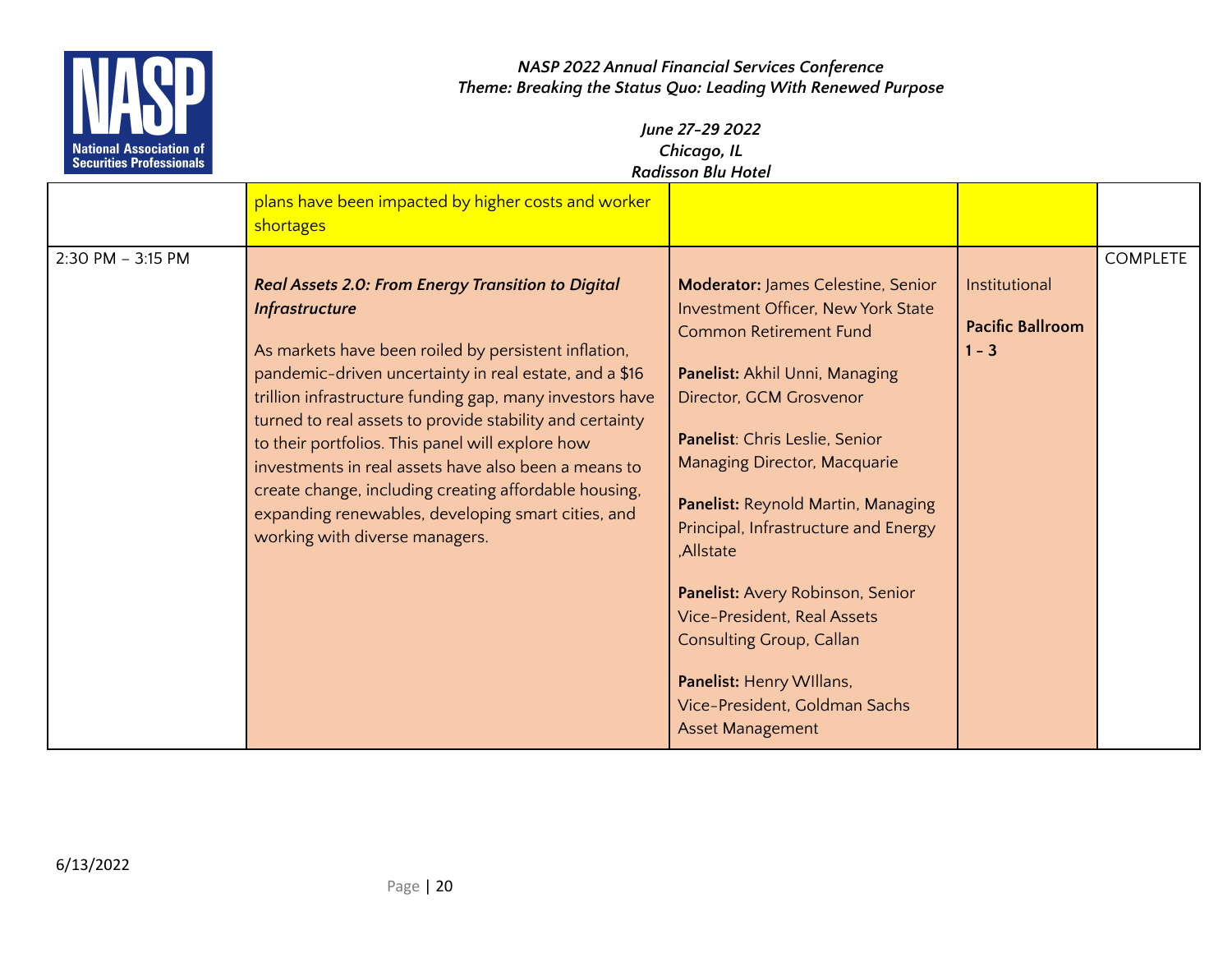

# *June 27-29 2022 Chicago, IL Radisson Blu Hotel*

| $2:30$ PM $-3:15$ PM |                                                                                                       |                                      |                                    | <b>COMPLETE</b> |
|----------------------|-------------------------------------------------------------------------------------------------------|--------------------------------------|------------------------------------|-----------------|
|                      | <b>FinTech Panel Discussion: How New Technologies are</b>                                             | Moderator: Christian Nwasike,        | Wealth                             |                 |
|                      | <b>Disrupting Traditional Wealth Management</b>                                                       | Panelist: Anthony Buchanan, Chief    | Management                         |                 |
|                      | The rapid and ongoing innovations in technology are                                                   | Executive Officer, LetBob            |                                    |                 |
|                      | exciting. While the robo-advisor craze is well                                                        |                                      | <b>Baltic/Bering</b>               |                 |
|                      | documented, the proliferation of artificial intelligence                                              | Panelist: Pavan Arora, Chief         |                                    |                 |
|                      | (AI) tools hitting the wealth management landscape                                                    | Technology Officer and Managing      |                                    |                 |
|                      | has made a dramatic entrance into the financial trade                                                 | Director, Cerberus Technology        |                                    |                 |
|                      | press.                                                                                                | Solutions, LLC                       |                                    |                 |
|                      |                                                                                                       | Panelist: Denzel Singletary, Federal |                                    |                 |
|                      | While it might be early, AI's role in financial advice is an                                          | Affairs, Robinhood                   |                                    |                 |
|                      | area to watch. While some studies show that the                                                       |                                      |                                    |                 |
|                      | number of financial advisors is expected to stay flat or                                              |                                      |                                    |                 |
|                      | grow moderately over the next five years, growth in                                                   |                                      |                                    |                 |
|                      | assets managed by advisors shows that the industry is                                                 |                                      |                                    |                 |
|                      | alive and well. The Registered Investment Advisor (RIA)                                               |                                      |                                    |                 |
|                      | Benchmarking Study from Charles Schwab shows that<br>assets under management have increased steadily, |                                      |                                    |                 |
|                      | with a five-year compound annual growth rate (CAGR)                                                   |                                      |                                    |                 |
|                      | of 14.5% from 2015 to 2020.                                                                           |                                      |                                    |                 |
|                      |                                                                                                       |                                      |                                    |                 |
| 3:15 PM - 3:30 PM    | <b>Break</b>                                                                                          |                                      |                                    |                 |
| 3:30 PM - 4:30 PM    | Afternoon Plenary                                                                                     | Moderator: DeAnna Jones, Senior      | Plenary                            | <b>NASP</b>     |
|                      | <b>CIOs Speak</b>                                                                                     | Consultant Specialist, NEPC          |                                    | HQ/COMP         |
|                      | Chief Investment Officers must take into account                                                      | Panelist: Thomas Lee, Chief          | <b>Atlantic</b><br><b>Ballroom</b> | <b>LETE</b>     |
|                      | different investment horizons for different needs and                                                 | Investment Officer, New York State   |                                    |                 |
|                      | incorporate a complex set of local and global factors                                                 | Teachers' Retirement System          |                                    |                 |
|                      | into the investment decisions they oversee. Pandemics,                                                |                                      |                                    |                 |
|                      | global tensions, supply chains and labor markets are                                                  |                                      |                                    |                 |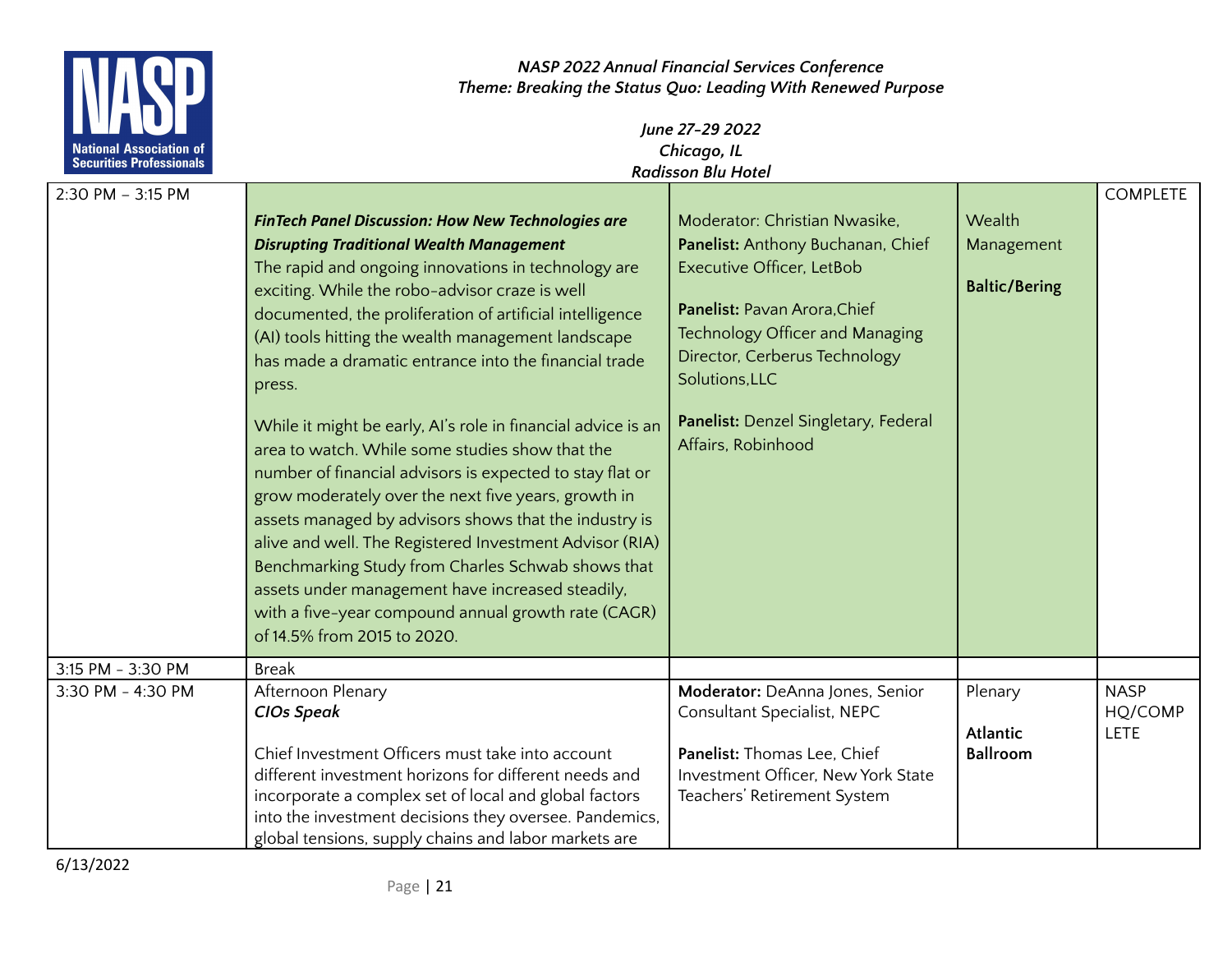

| <b>TELEVISION</b>               |                                                                                                                                                                                                                        | June 27-29 2022                                                                                                                                                                                                                                                           |                                               |                                |
|---------------------------------|------------------------------------------------------------------------------------------------------------------------------------------------------------------------------------------------------------------------|---------------------------------------------------------------------------------------------------------------------------------------------------------------------------------------------------------------------------------------------------------------------------|-----------------------------------------------|--------------------------------|
| <b>National Association of</b>  |                                                                                                                                                                                                                        | Chicago, IL                                                                                                                                                                                                                                                               |                                               |                                |
| <b>Securities Professionals</b> |                                                                                                                                                                                                                        | <b>Radisson Blu Hotel</b>                                                                                                                                                                                                                                                 |                                               |                                |
|                                 | daily news. Listen to our panel of CIO's as they share<br>their views of the capital markets and<br>opportunities/challenges to their specific organizations'<br>financial goals. What do they need from asset returns | Panelist: Leslie Lenzo, Chief<br>Investment Officer, Advocate Aurora<br>Health                                                                                                                                                                                            |                                               |                                |
|                                 | and managers now, have longer term investment<br>strategies been altered or are there tactical<br>adjustments to weather current storms? Where are                                                                     | Panelist: Nickol Hackett, Chief<br>Investment Officer, Joyce Foundation                                                                                                                                                                                                   |                                               |                                |
|                                 | they looking to increase/decrease exposures in terms<br>of geographies and asset classes. What do they see as<br>the economy's path over the next 18 months?                                                           | Panelist: Chris Graham, Chief<br>Investment Officer, Nationwide                                                                                                                                                                                                           |                                               |                                |
| 4:30 PM - 5:30 PM               | <b>Career Coaching</b>                                                                                                                                                                                                 |                                                                                                                                                                                                                                                                           |                                               | <b>NASP HO</b>                 |
| 6:30 PM - 7:30 PM               | Pre-Gala Reception - Sponsored by Loop Capital                                                                                                                                                                         | <b>NASP Chapter Presidents</b><br>Recognition<br>New England Chapter Introduction:<br>Monet Ewing, Senior Fiduciary<br>Officer, Independent Fiduciary<br>Team, State Street                                                                                               | <b>Atlantic Foyer</b>                         | <b>NASP</b><br>HQ/COMP<br>LETE |
| 7:30 PM - 9:30 PM               | <b>International Gala and Award Presentation</b>                                                                                                                                                                       | Emcee Intro - Monica Bertran,<br>Bloomberg (offered)<br>Remarks: Richard Turnley III, Director<br>of Institutional Sales & Marketing,<br>Channing Capital, NASP Board Chair,<br><b>NASP Board Chair</b><br>Greetings from Lori Lightfoot, Mayor<br>of Chicago (confirmed) | Plenary<br><b>Atlantic</b><br><b>Ballroom</b> | <b>NASP HQ</b>                 |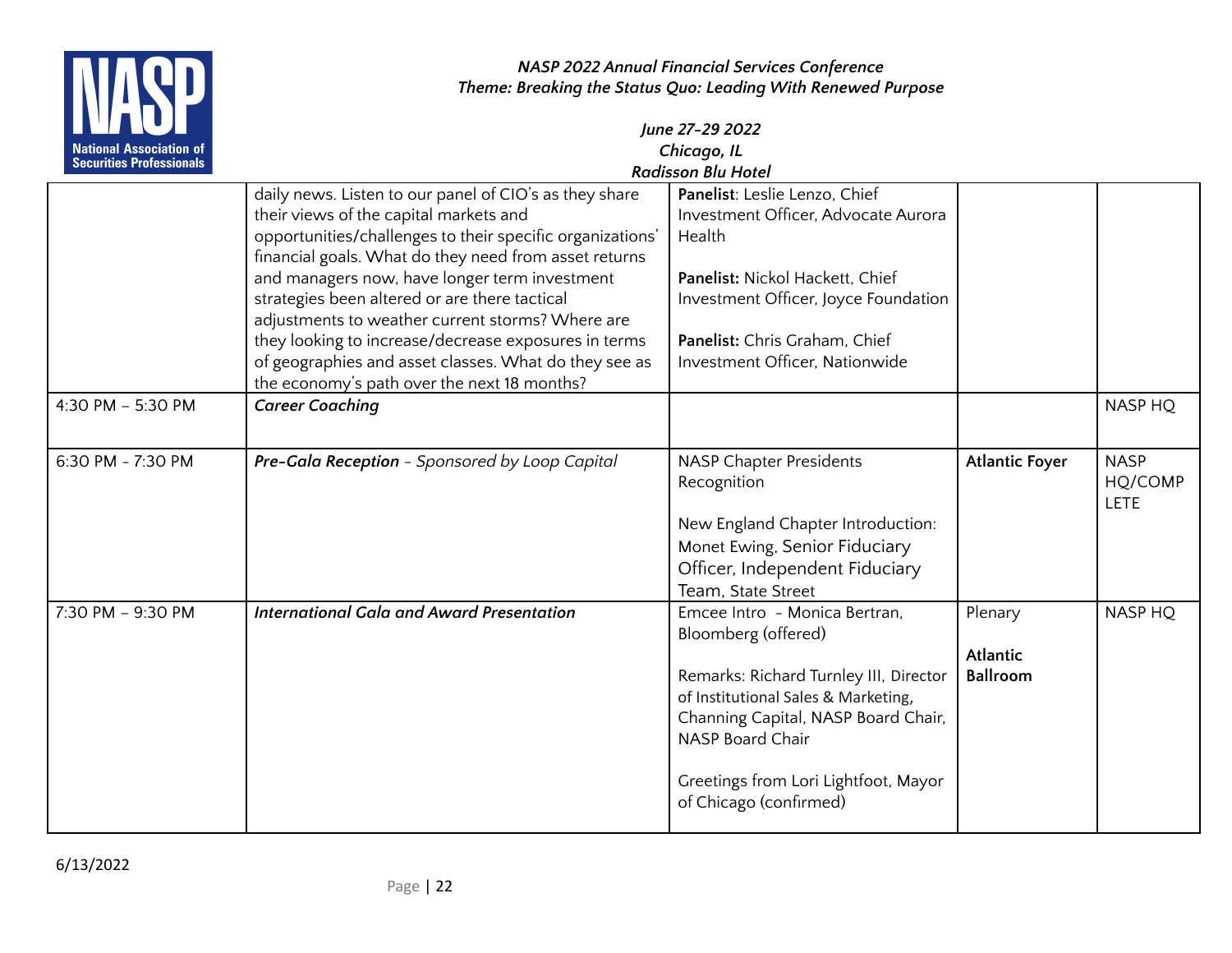

|  | וסוטו ו שוט ווטככושטו                 |  |
|--|---------------------------------------|--|
|  | Remarks: Ronald C. Parker, NASP       |  |
|  | President & CEO                       |  |
|  |                                       |  |
|  | Emcee intro awards                    |  |
|  |                                       |  |
|  | Awards Presentations & Videos:        |  |
|  |                                       |  |
|  | Young Professionals Award -           |  |
|  | Marques Highland, Diamond-Hill        |  |
|  | Capital Management                    |  |
|  | Presentation: Farzin Khan             |  |
|  |                                       |  |
|  | Pacesetter Award - Angela             |  |
|  | Miller-May, Illinois State Retirement |  |
|  | Fund                                  |  |
|  | Presentation: Allocator TBD           |  |
|  |                                       |  |
|  | Travers Bell Award - Rodney           |  |
|  | Herenton, Channing Capital            |  |
|  | Management                            |  |
|  | Presentation: Shawn Lytle, Global     |  |
|  | Head of Public Investments,           |  |
|  | Macquarie Asset Management            |  |
|  |                                       |  |
|  | Maynard Jackson Award - Art           |  |
|  | McClearin                             |  |
|  | Siebert, Williams, Shank and Co.      |  |
|  | Presentation - Chris Williams,        |  |
|  | Chairman of the Board of Directors,   |  |
|  | Siebert, Williams, Shank, and Co.     |  |
|  |                                       |  |
|  |                                       |  |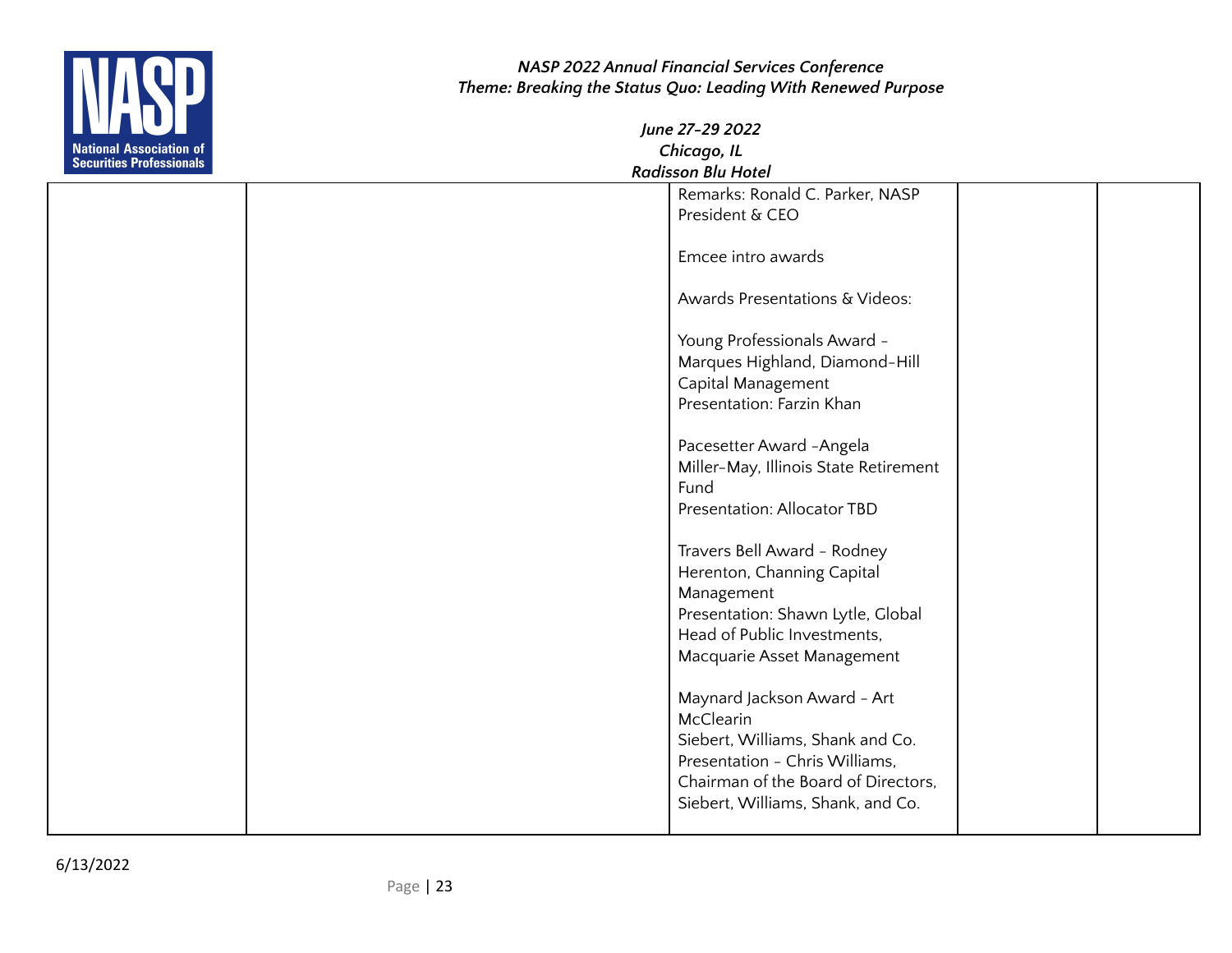

| June 27-29 2022           |  |  |
|---------------------------|--|--|
| Chicago, IL               |  |  |
| <b>Radisson Blu Hotel</b> |  |  |

|  | MiDA Award                                                                                                                                                       |  |
|--|------------------------------------------------------------------------------------------------------------------------------------------------------------------|--|
|  |                                                                                                                                                                  |  |
|  | Special Presentation #1<br>Presentation by: Richard Turnley III,<br>Director of Institutional Sales &<br>Marketing, Channing Capital, NASP<br><b>Board Chair</b> |  |
|  | Special Presentation: Rev. Jesse<br>Jackson                                                                                                                      |  |
|  | Intro of Jesse Jackson: John Rogers,<br>Ariel Investments/Anton Britton alt.                                                                                     |  |
|  | Emcee intro Anton                                                                                                                                                |  |
|  | Sponsor Acknowledgements -<br>Anton Britton, Northern Trust                                                                                                      |  |
|  | Emcee close                                                                                                                                                      |  |
|  | Dancing and Networking                                                                                                                                           |  |

**Date: Wednesday; June 29, 2022 ALL TIMES CENTRAL**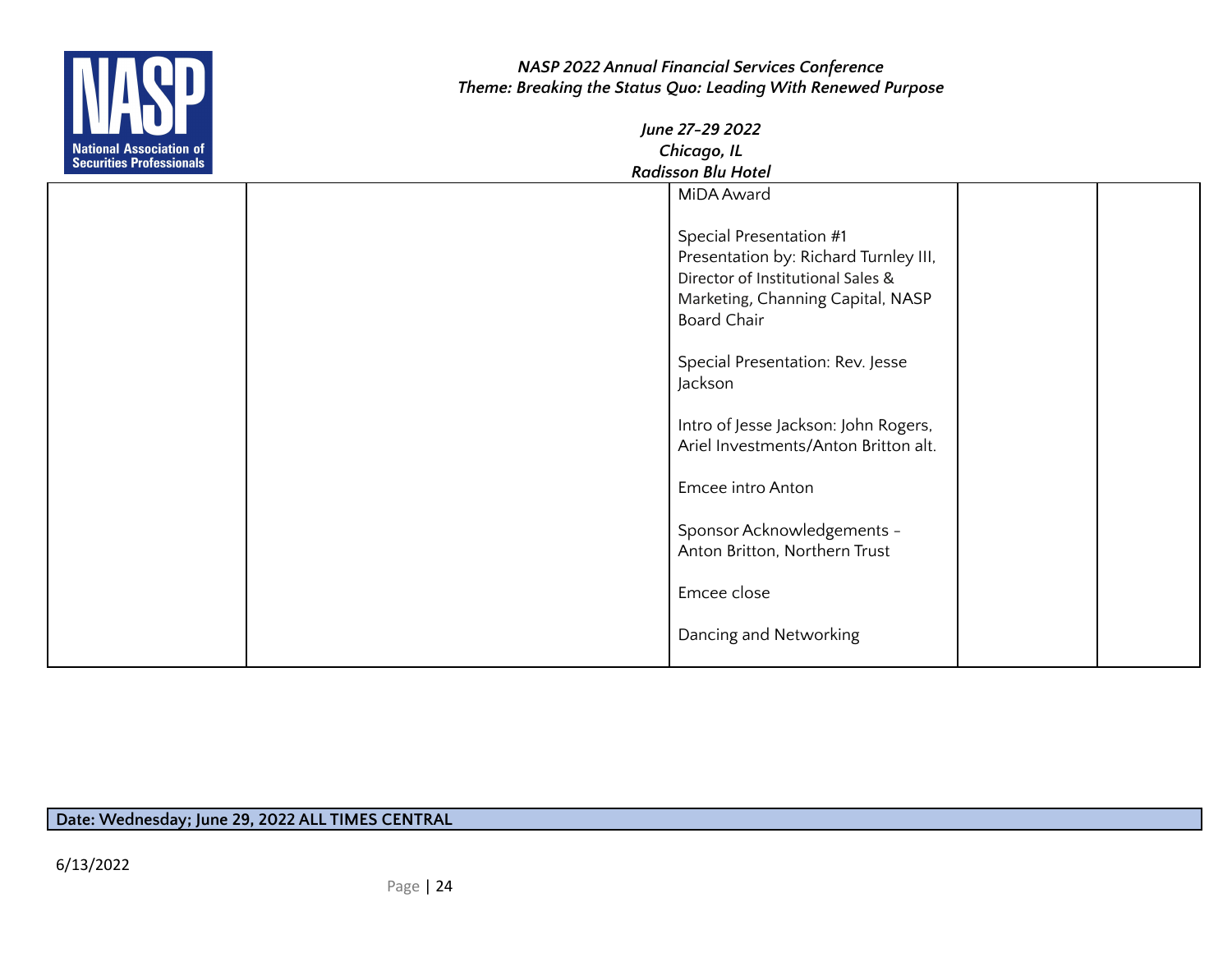

## *June 27-29 2022 Chicago, IL Radisson Blu Hotel*

| <b>Time</b>            | <b>Session Title / Description</b>                                                                                                                                                                                                                                                                                                                                                                                                                                                                                                                                                                  | Speaker(s)                                                                                                                                                                                                                                                                                                                     | <b>Track</b>                                  | <b>Session</b><br><b>Champion/</b><br>Co-Chair   |
|------------------------|-----------------------------------------------------------------------------------------------------------------------------------------------------------------------------------------------------------------------------------------------------------------------------------------------------------------------------------------------------------------------------------------------------------------------------------------------------------------------------------------------------------------------------------------------------------------------------------------------------|--------------------------------------------------------------------------------------------------------------------------------------------------------------------------------------------------------------------------------------------------------------------------------------------------------------------------------|-----------------------------------------------|--------------------------------------------------|
| $9:00$ AM $-$ 10:00 AM | <b>Morning Plenary Session</b><br><b>NASP Update/Launch of NASP Institute</b><br>Leading with a NEW Purpose: Fireside Chat                                                                                                                                                                                                                                                                                                                                                                                                                                                                          | Speaker: Ronald C. Parker, President<br>& CEO, NASP<br>Speaker: Richard Turnley, Channing<br>Capital, NASP Board Chair                                                                                                                                                                                                         | Plenary<br><b>Atlantic</b><br><b>Ballroom</b> | <b>NASP</b><br>HQ/COMPL<br>ETE/prep<br>call June |
|                        | During this intimate chat, we will discuss the future of<br>diversity in financial services. The session will touch<br>upon the rise of Fintech, angel investing and<br>entrepreneurship as avenues for diverse leaders.<br>Additionally, we will explore retention and support for<br>current diverse leaders in finance in the wake of the<br>Great Resignation and changes wrought by the<br>pandemic and calls for racial justice and equity.                                                                                                                                                   | Speaker: Shundrawn Thomas,<br>President and Chief Executive,<br>Northern Trust Asset Management<br>Speaker: Gwendolyn Butler,<br>Managing Partner, Hatten Albert<br>Strategic Advisors, LLC<br>Speaker: Ronald C. Parker, President<br>& CEO, NASP                                                                             |                                               |                                                  |
| 10:00 AM -10:15 AM     | Program Break                                                                                                                                                                                                                                                                                                                                                                                                                                                                                                                                                                                       |                                                                                                                                                                                                                                                                                                                                |                                               |                                                  |
| 10:15 AM - 11:15 AM    | <b>Consultant Roundtable</b><br>Institutional investment consultants play a significant<br>role in the decision-making process of institutional<br>asset owners. It is estimated that the 10 largest<br>consulting firms advise on \$35-\$40 trillion in AUM.<br>This influence on portfolio allocations and strategies,<br>as well as manager consideration and selection, makes<br>them a continuing focal point for institutional asset<br>managers. How well do the business models of<br>investment consultants align with continuous research<br>for enhancing portfolio outcomes and talent? | Moderator: McCullough "Mac"<br>Williams, President, and Chief<br>Operating Officer, Xponance<br>Panelist: Sam Austin, Partner, NEPC<br>Panelist: Nat Kellogg, Marquette<br>Panelist: Brianne Weymouth, Senior<br>Vice President, Fund Sponsor Consulting,<br>Callan<br>Panelist: Shelly Heier, President,<br>Verus Investments | Plenary<br><b>Atlantic</b><br><b>Ballroom</b> | COMPLETE/<br>prep call<br>June 14/16             |